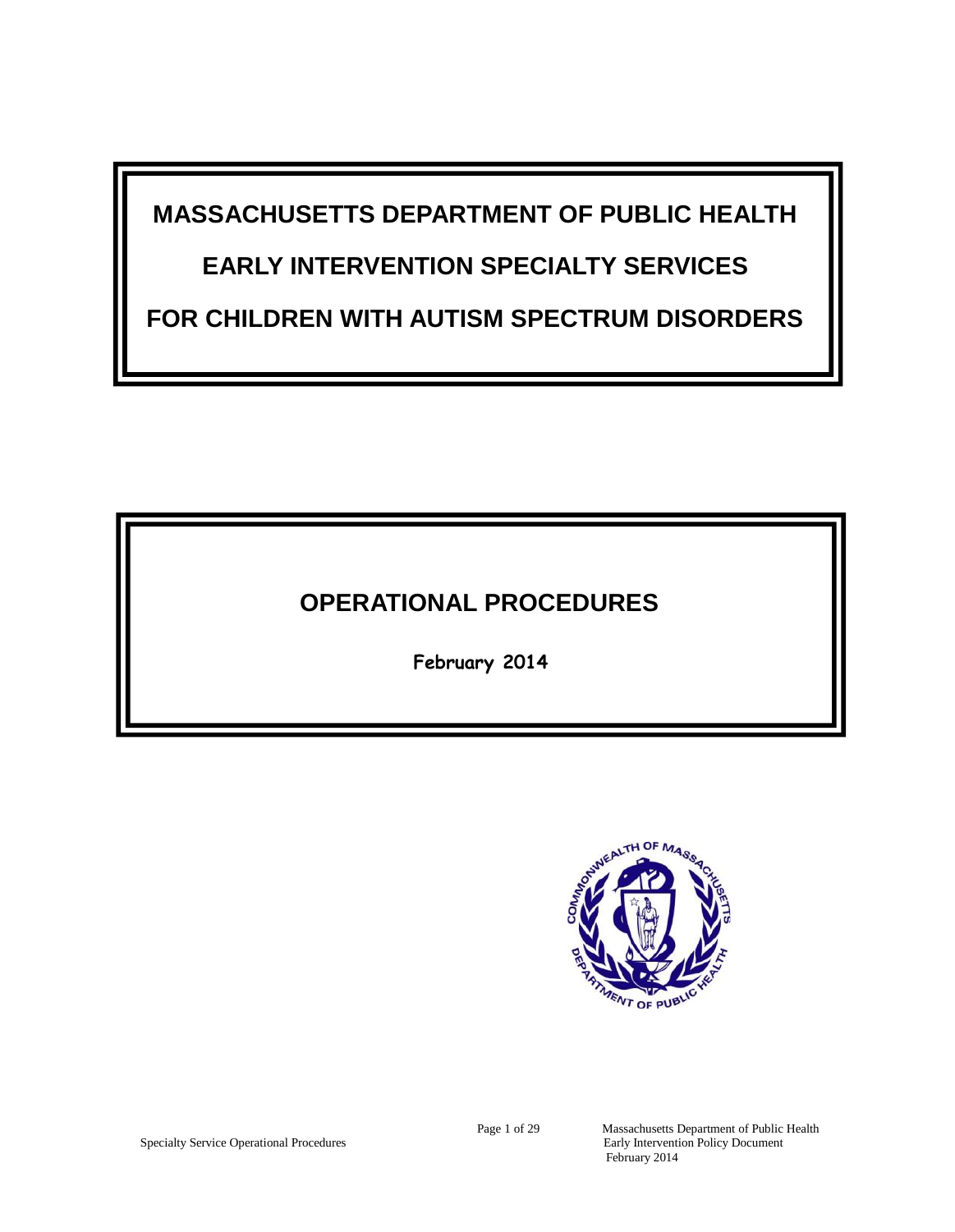## **MASSACHUSETTS DEPARTMENT OF PUBLIC HEALTH OPERATIONAL PROCEDURES FOR SPECIALTY SERVICES FOR CHILDREN WITH ASD**

| <b>Section I</b>    | <b>Introduction</b>                                               | Page 3  |
|---------------------|-------------------------------------------------------------------|---------|
| <b>Section II</b>   | <b>Definitions</b>                                                | Page 6  |
| <b>Section III</b>  | <b>Eligibility for Specialty Services</b>                         | Page 13 |
| <b>Section IV</b>   | <b>Service Areas</b>                                              | Page 14 |
| <b>Section V</b>    | <b>Service Providers and Roles</b>                                | Page 15 |
| <b>Section VI</b>   | <b>Entry Into Program</b>                                         | Page 16 |
| <b>Section VII</b>  | <b>Individualized Family Service Plan Development</b>             | Page 19 |
| <b>Section VIII</b> | <b>Specialty Services</b>                                         | Page 25 |
| <b>Section IX</b>   | <b>Health and Safety</b>                                          | Page 28 |
| <b>Section X</b>    | <b>Program Administration</b>                                     | Page 28 |
| <b>Section XI</b>   | <b>Procedural Safeguards and Due Process</b><br><b>Procedures</b> | Page 29 |
| <b>Section XII</b>  | <b>Request for Waiver</b>                                         | Page 29 |

**Health and Safety Resources available at www.mass.[gov/dph/earlyintervention click on](www.mass.gov/dph/earlyintervention) Family Rights and Due Process, Early Intervention Operational Standards**

**Due Process Procedures for Early Intervention Programs available at www.mass.[gov/dph/earlyintervention click on](www.mass.gov/dph/earlyintervention) Family Rights and Due Process**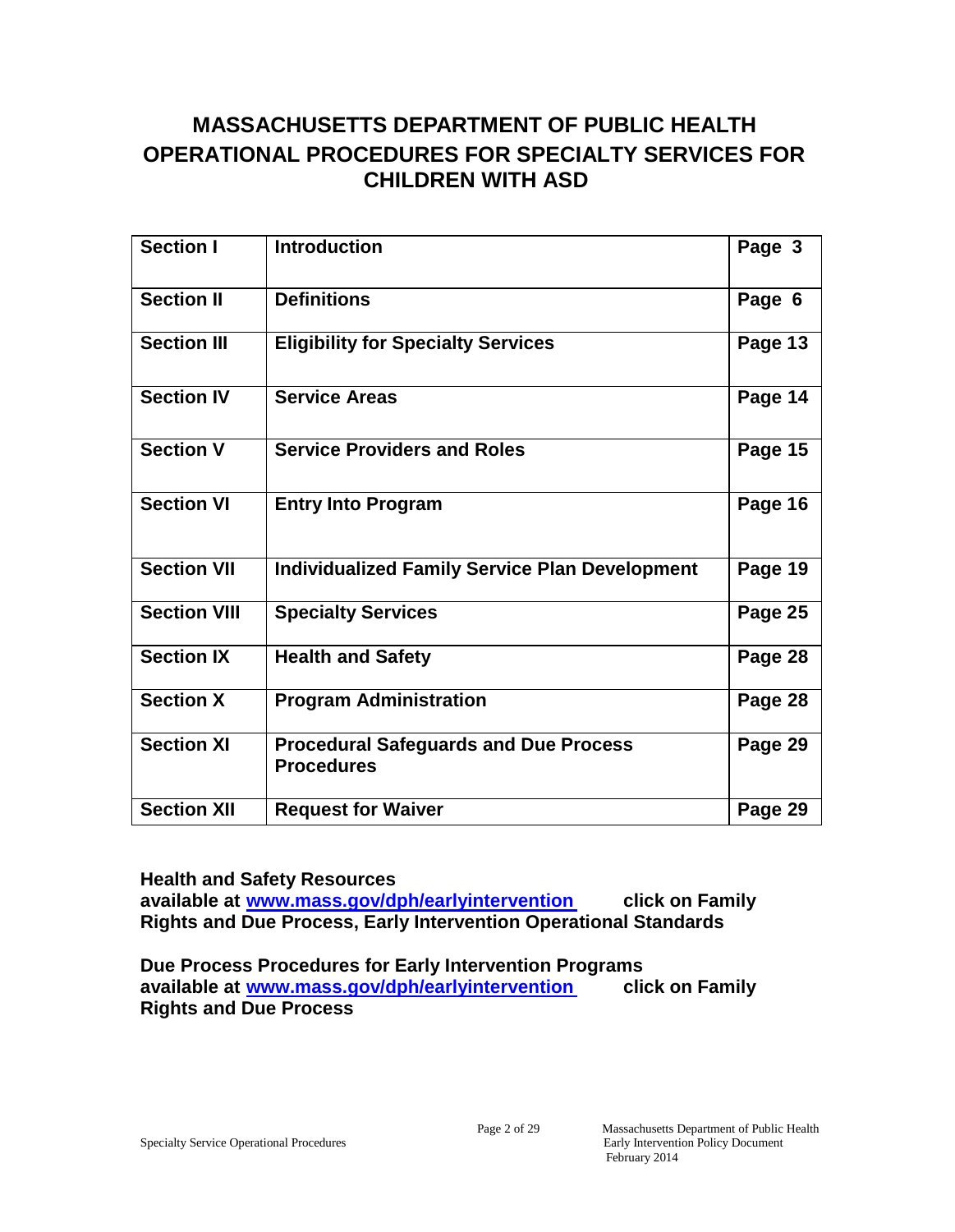## **MASSACHUSETTS DEPARTMENT OF PUBLIC HEALTH**

## **SPECIALTY SERVICES FOR CHILDREN WITH AUTISM SPECTRUM DISORDERS IN THE EARLY INTERVENTION SYSTEM**

## **OPERATIONAL PROCEDURES**

## I. INTRODUCTION

The Massachusetts Department of Public Health (MDPH) is the designated lead agency for Part C of the Individuals with Disabilities Education Act of 2004. Operational Standards are developed based on Part C of Public Law 108 -446, 24 CFR Part 303 Early Intervention Program for Infants and Toddlers with Disabilities, and on Massachusetts General Law, Chapter 111G. Massachusetts Early Intervention services are provided within the Commonwealth. The Massachusetts DPH works collaborativ ely with families, Early Intervention providers and other community partners to measure and report on Federal Child and Family Outcomes. The Massachusetts Early Intervention system comprises community-based programs certified as Early Intervention Programs by the MDPH. These programs provide comprehensive, integrated services, utilizing a family centered approach, to facilitate the developmental progress of eligible children between the ages of birth to three years old.

Specialty Service Programs (SSPs) are designed to offer intensive intervention to children with a diagnosis on the autism spectrum. SSPs work in conjunction with Early Intervention Programs to address the needs of the family related to enhancing the child's development. They use a range of techniques (applied behavioral analysis, discrete trial training, Early Start Denver Model, floor time, incidental teaching) to address the core characteristics of autism spectrum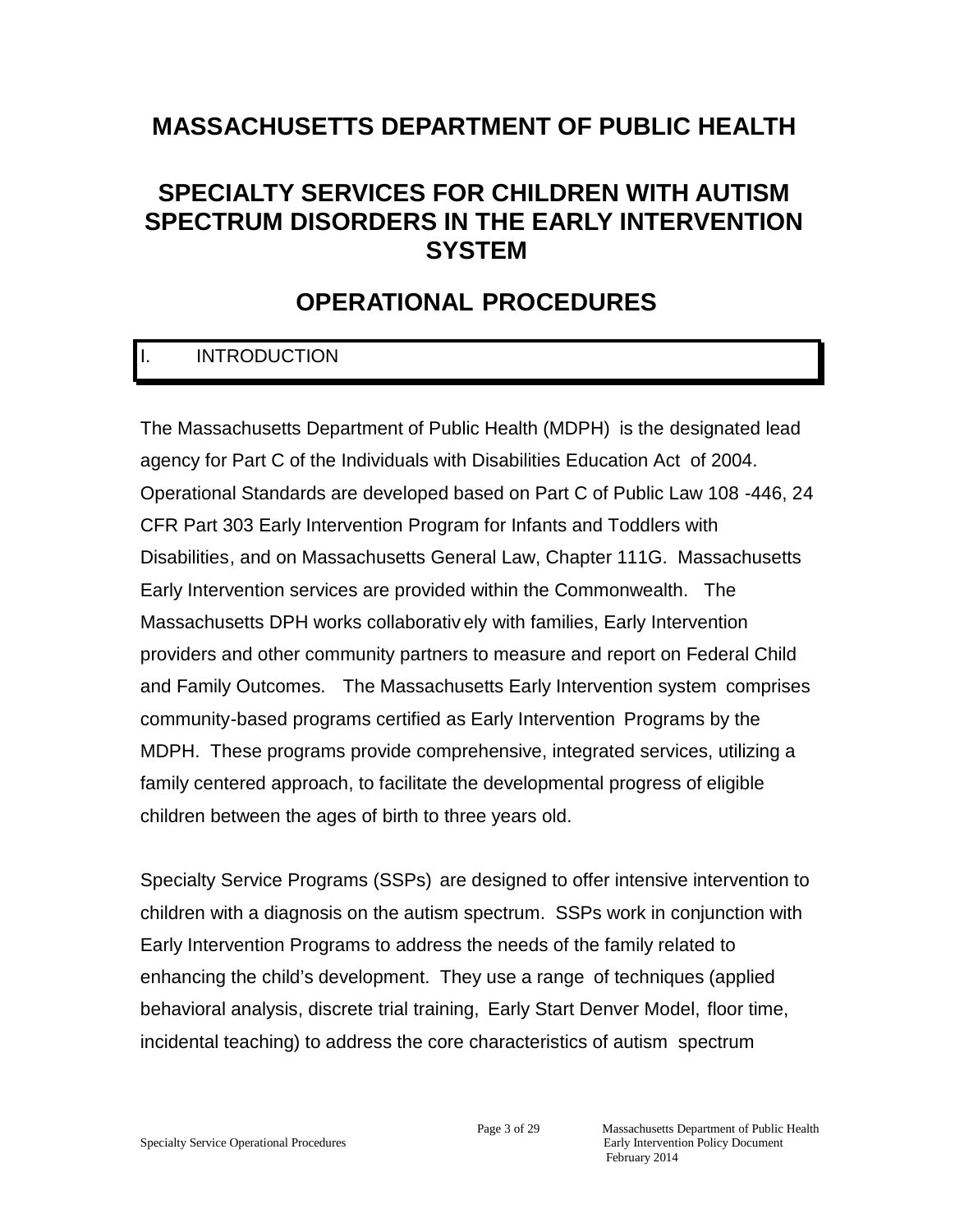disorders in highly individualized treatment programs. Intervention ses sions frequently last several hours and may be provided a number of times per week as children on the autism spectrum may require a number of hours of engagement to promote learning and minimize the development of challenging behaviors.

Services are selected in collaboration with families, using an Individualized Family Service Plan. Services and staff reflect the cultural, linguistic, and ethnic composition of the state and of the families served. Programs must demonstrate a commitment to respond to the diversity of families in their communities. Early Intervention and Specialty Services focus on the family unit, recognizing the crucial influence of the child's daily environment on his or her growth and development. Therefore, Early Intervention and Specialty Staff deliver services in the context of family daily routines, working in partnership with individuals present in the child's natural environment. Early Intervention staff support and encourage the families' use of and access to community -based resources that will continue to support and enhance the child's development.

These Operational Procedures were developed to describe requirements of Specialty Service Programs, and are used as criteria by the Massachusetts Department of Public Health for Specialty Service Provider approval. All Massachusetts DPH-certified Early Intervention programs and Specialty Service Programs incorporate into their practice the following core values:

### *1. RESPECT*

Recognizing that each group of people has its own unique cu lture, and honoring the values and ways of each family's neighborhood, community, extended family, and individual unit.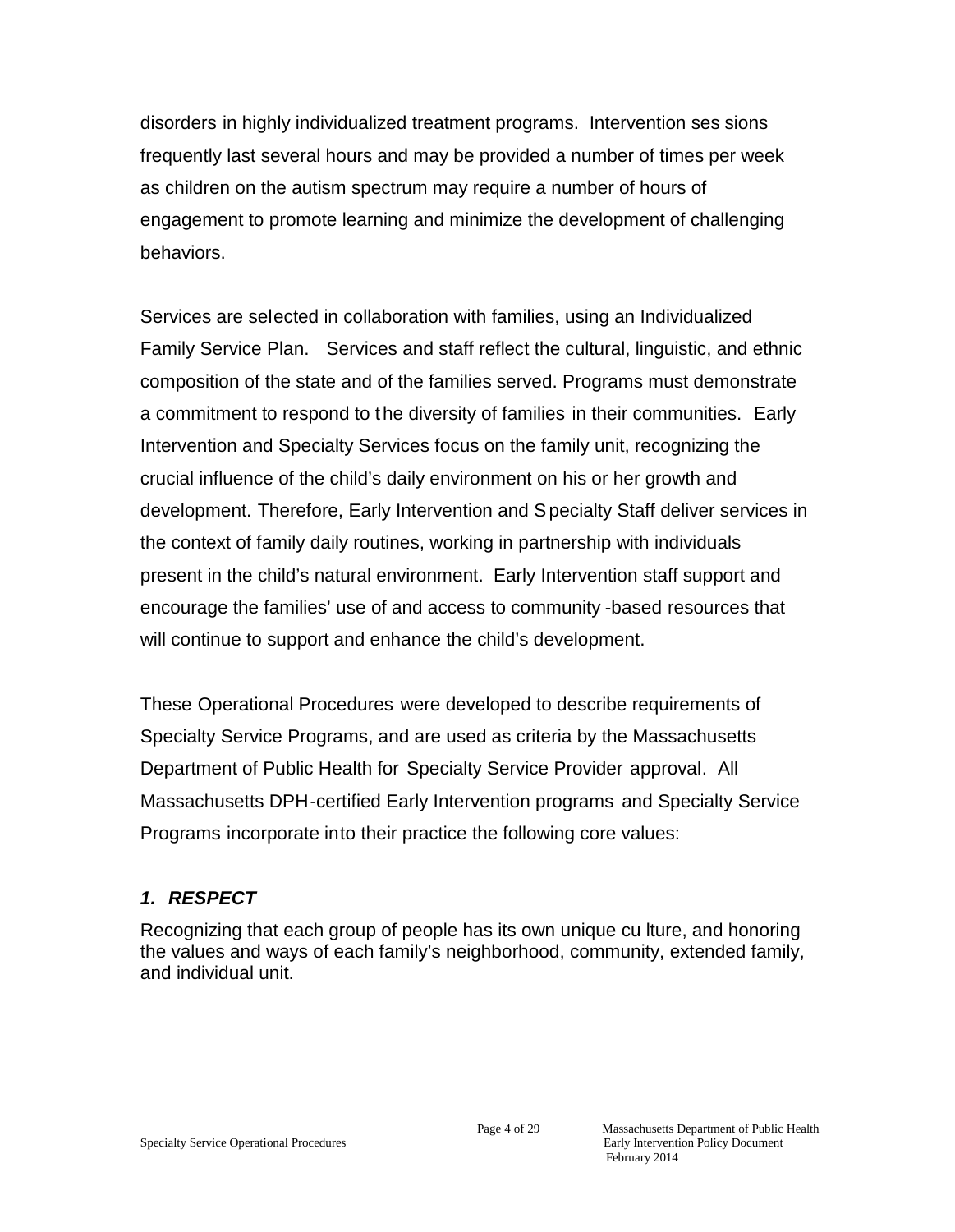#### *2. INDIVIDUALIZATION*

Tailoring supports and services with each family to its own unique needs and circumstances.

### *3. FAMILY-CENTEREDNESS*

Basing decisions with each family on its own values, priorities, and routines.

#### *4. COMMUNITY*

Realizing that each family exists in the context of a greater community, and fostering those communities as resources for supports and services.

### *5. TEAM COLLABORATION*

Working as equal partners with each family and with the people and service systems in a family's life.

### *6. LIFE-LONG LEARNING*

Viewing early intervention supports and services as a first step on a journey for each child, family, and provider.

## **The Specialty Service Contracting System**

A demonstration waiver approved by the Centers for Medicare and Medicaid allows for billing of intensive behavioral services for children with ASD to MassHealth. Since only certified Early Intervention Programs are approved MassHealth providers for EI children, intensive specialty services will be contracted through Early Intervention Programs (EIPs), rather than through the Department of Public Health effective July 1, 2012. The goal is to provide the appropriate level of quality services to children through a revised contracting system in which SSPs contract directly with EIPs. This will afford an opportunity for closer clinical collaboration between Early Intervention and Specialty Services programs as well as expanding funding streams. It does require that contracting/affiliations for specialty services be run through Early Intervention Programs, rather than with the Department of Public Health, to conform to the legislative requirement that only certified EI programs can be rei mbursed for EI services. Private health plans have followed MassHealth's lead and also accept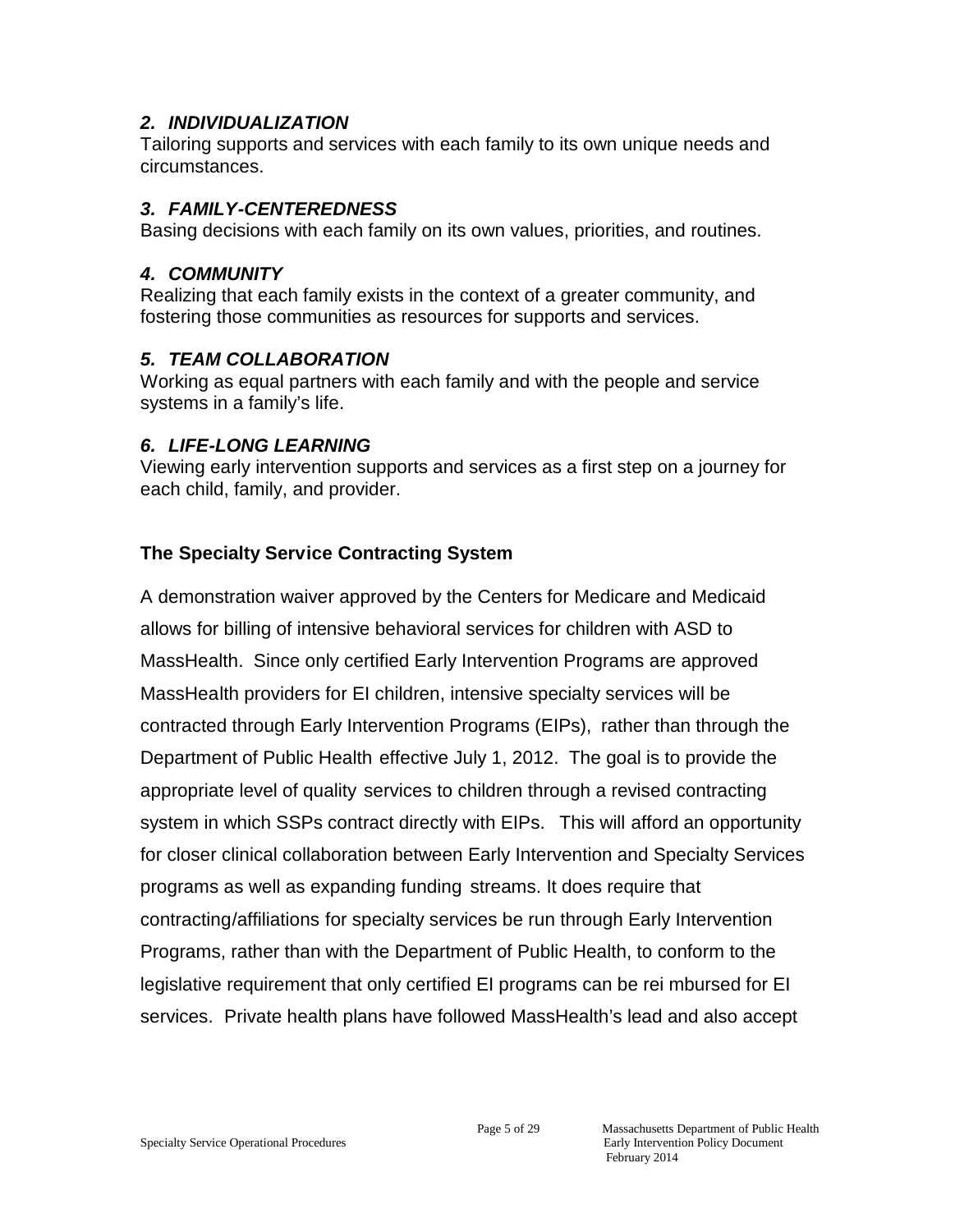claims from EIPs for intensive behavioral services in accordance with their prior authorization requirements.

Specialty Service Providers for ASD who contract /affiliate with EI Programs must first be approved through an RFI process by the Department of Public Health.

## **II. DEFINITIONS**

**Caregiver** As used in these operational procedures, a caregiver is a person in whose care a child may be temporarily placed, inclu ding, but not limited to, noncustodial relatives, baby-sitters, childcare providers, and nannies.

**Consent** - as used in these procedures, means the following:

1. The parent has been fully informed of al l information relevant to the activity for which consent is sought, is in the parent's native language unless clearly not feasible to do so, and shall otherwise be done in the manner best understood by the parent;

2. The parent understands and agrees in writing to t he carrying out of the activity for which consent is sought, and the consent describes that activity and lists the records (if any) that will be released and to whom;

3. The parent understands that the granting of consent is voluntary on the part of the parent and may be revoked at any time; and

4. If a parent does revoke consent, that revocation is not retroactive and will not negate the action that occurred before consent was revoked.

**Consultative visit** A consultative visit is either a home visit or a centerbased individual visit with one or more Specialty Service Providers and Early Intervention Specialists present. Such visits are usually for the purpose of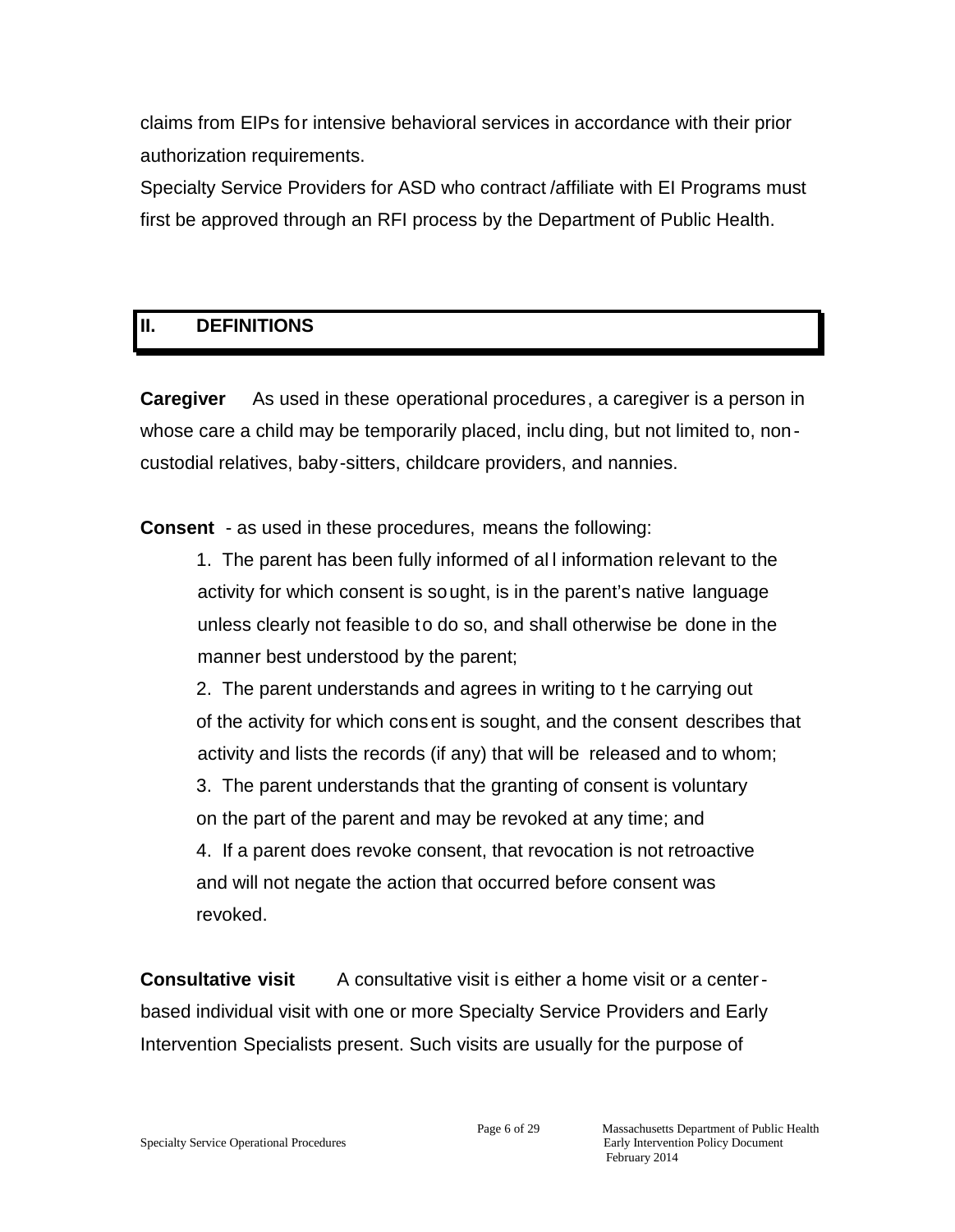consultation and coordination regarding treatment planning and approaches to treatment. Consultative visits with specialty providers for children with autism spectrum disorders are not considered co -treatments within the EI billing system, are not limited to one session per month for an enrolle d child, and are based on the individual needs of the child and family.

**Day** As used in these standards, day means calendar days.

**Due Process** Due process refers to the Standards established by the Massachusetts Department of Public Health for community Early Intervention programs certified by the Department of Public Health with respect to notice of rights, informed consent, records and confidentiality, appeals and complaints.

**Early Intervention Program** An Early Intervention program is one that is certified by the Massachusetts Department of Public Health as a community Early Intervention Program.

**Early Intervention Record** An Early Intervention Record is any record directly related to the infant or toddler and parents inclusive of all records cr eated by the Early Intervention program as well as those records directly related to the infant or toddler and parents collected, maintained or stored as part of the early Intervention record. Early Intervention records are subject to the confidentiality provisions specified in Part C of the IDEA and applicable regulations of the Family Educational Rights and Privacy Act (FERPA).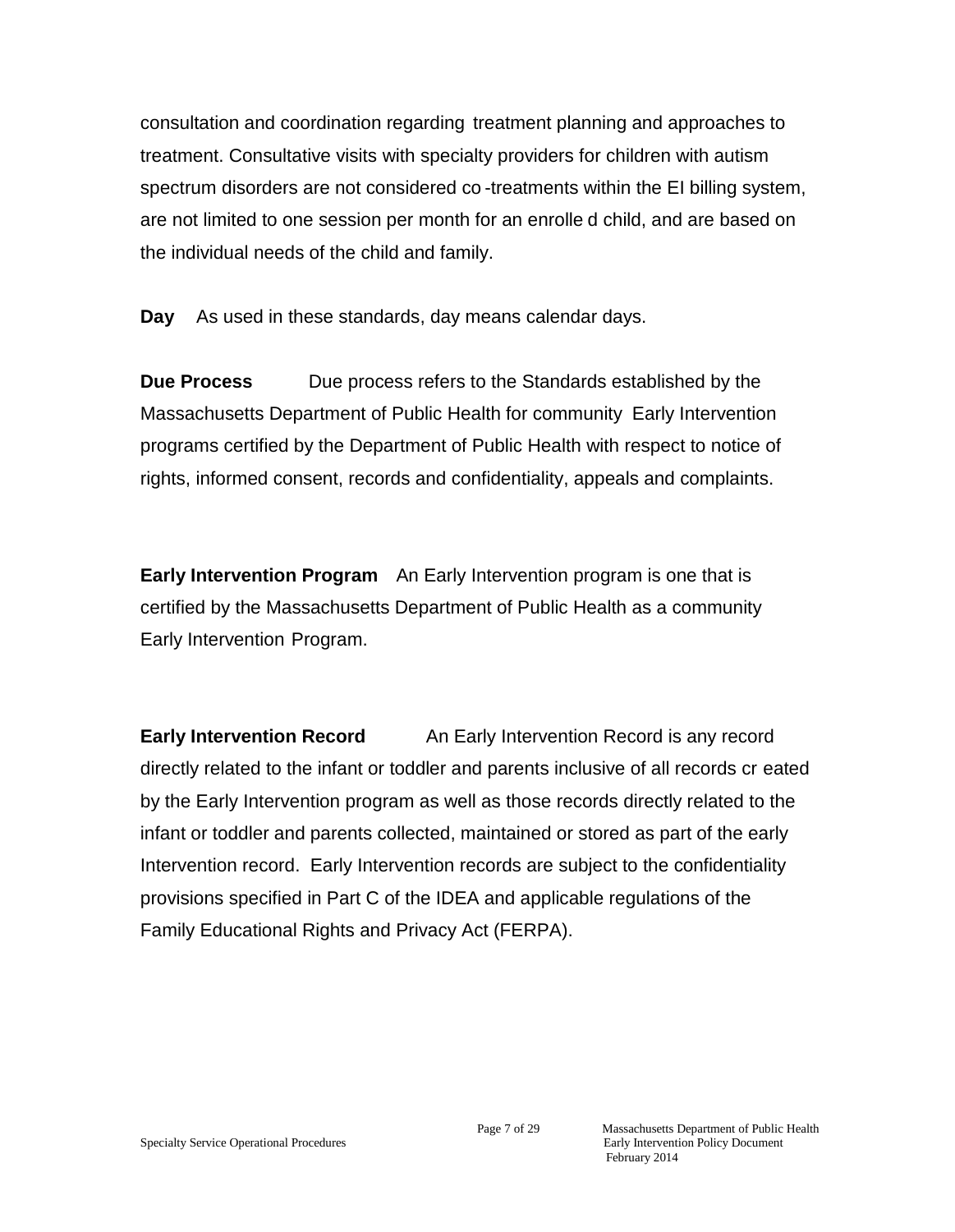**Early Intervention Specialist** An Early Intervention Specialist is a professional who meets the criteria specified in Secti on V., B of the Early Intervention Operational Standards and is certified by the Massachuse tts Department of Public Health prior to working in a professional capacity within the Early Intervention system. The certification may be provisional, provisional with advanced standing, or full.

**Eligible Infants and Toddlers** Infants and toddlers, birth to age three, living in Massachusetts, who through a multidisciplinary team evaluation by a certified Early Intervention program are deemed eligible to receive Ear ly Intervention services and have received a diagnosis on the autism spectrum from a DPH recognized source. Eligible children may receive EI and Specialty Services up to but not on their third birthday.

**Eligibility evaluation** An activity carried out by a multidisciplinary team of certified Early Intervention Specialists to determine an infant's or toddler's initial or continuing eligibility for Early Intervention Services.

**Individualized Family Service Plan (IFSP)** The written plan for providing Early Intervention services to an eligible infant or toddler and the infant or toddler's family in accordance with federal regulations and the Massachusetts Department of Public Health Early Intervention Operational Standards.

**Low-incidence condition** Low incidence refers to a diagnosis of blindness, vision loss (not corrected by medical intervention) , deafness, hearing loss, deafblindness, or Autism Spectrum Disorder (ASD). An infant or toddler who has any one of these conditions is eligible for Specialty Services from a professional or team of professionals with appropriate training the address the particular needs of each of these conditions.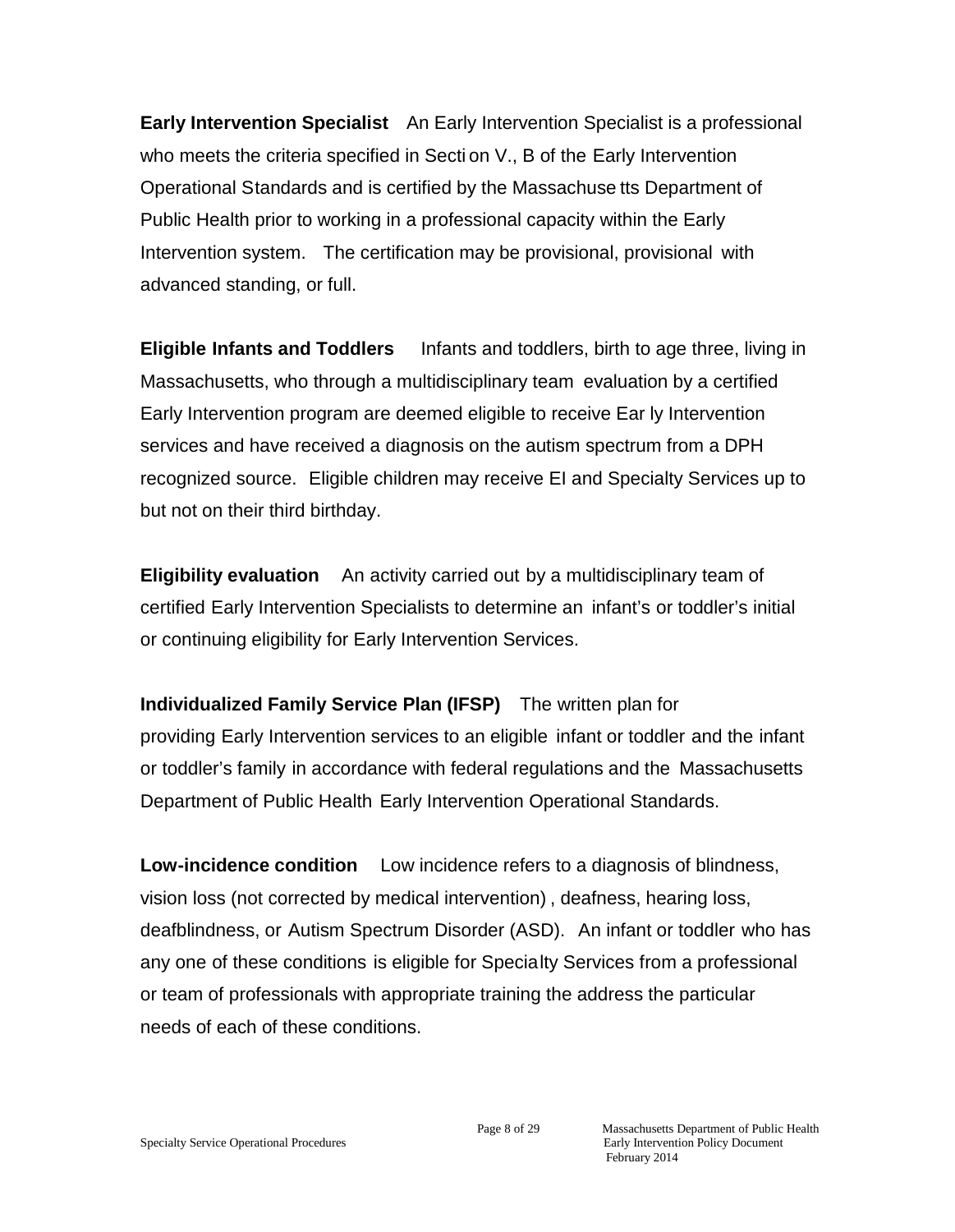**Measureable Outcomes/Results** A measureable outcome or result is a benefit experienced as a result of service s and supports provided for an infant or toddler and family

Functional Outcomes/Results Refers to the b ehaviors, knowledge and skills that are meaningful to infants or toddlers in their everyday lives. The outcomes refer to actions that infants or todd lers need to have in order to function successfully across a variety of settings.

Child Outcomes/Results Child outcomes measure the three areas of child functioning (positive emotional skills, acquisition and use of knowledge and skills, and use of appropriate behaviors) necessary for each child to be an active and successful participant at home, in the community and in other settings, such as a child care program or preschool.

Family Outcomes/Results Family outcomes measure the impact of Early Intervention services that have helped the family know their rights, effectively communicate their child's needs and help their child develop and grow.

### **Native Language**

(a) Native language, when used with respect to an individual with limited English proficiency, means-

(1) the language normally used by the infant or toddler or the parents of the infant or toddler,

(2) for evaluations and assessments, the language normally used by the infant or toddler, if determined developmentally appropriate for t he infant or toddler by qualified personnel conducting the evaluation or assessment (b) Native language, when used with respect to an individual who is deaf or hard of hearing, blind or visually impaired, or for an individual with no written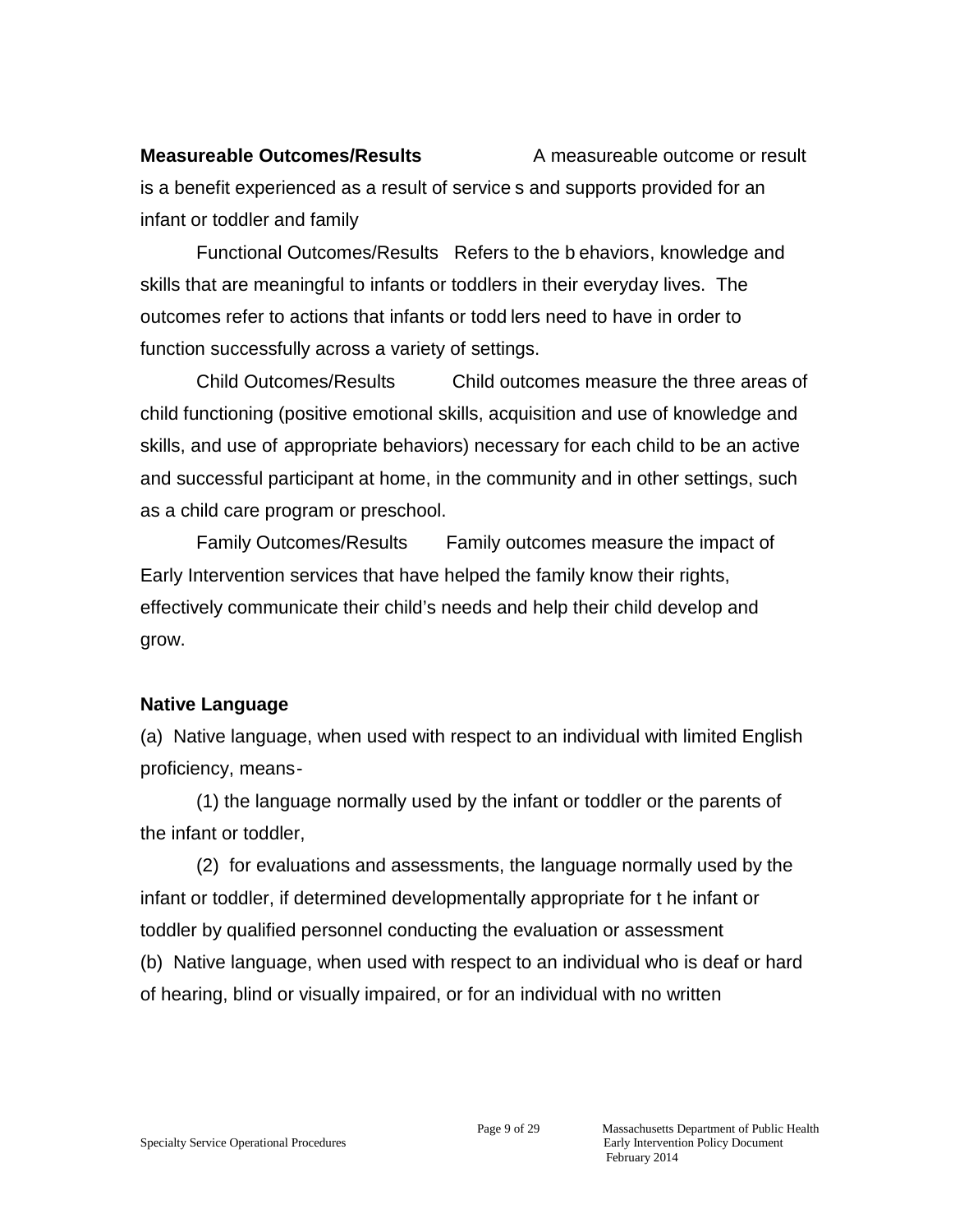language, native language means the mode of communication that is normally used by the individual (such as sign language, Braille, or oral communication).

**Natural Settings** Settings that are natural or typical for a same -age infant or toddler without a disability. Natural settings may include home or community settings.

**Parent** As used in these Operational Procedures, parent means

- 1. A biological or adoptive parent of the infant or toddler;
- 2. A foster parent;
- 3. A guardian generally authorized to act as the infant's or toddler's parent to make early intervention, educational, health or developmental decisions for the infant or toddler;
- 4. another person acting in the place of a biological or adoptive parent (including a grandparent, step-parent or relative with whom the infant or toddler lives who is legally responsible for the infant or toddler' s welfare); or
- 5. a surrogate parent, but does not include any parent whose authority to make educational decisions had been terminated under state law

An Early Intervention service provider or a service provider from a public child welfare agency (DCF) may not act as a parent for the purposes of Part C services

**Parental Consent** replaced by Consent section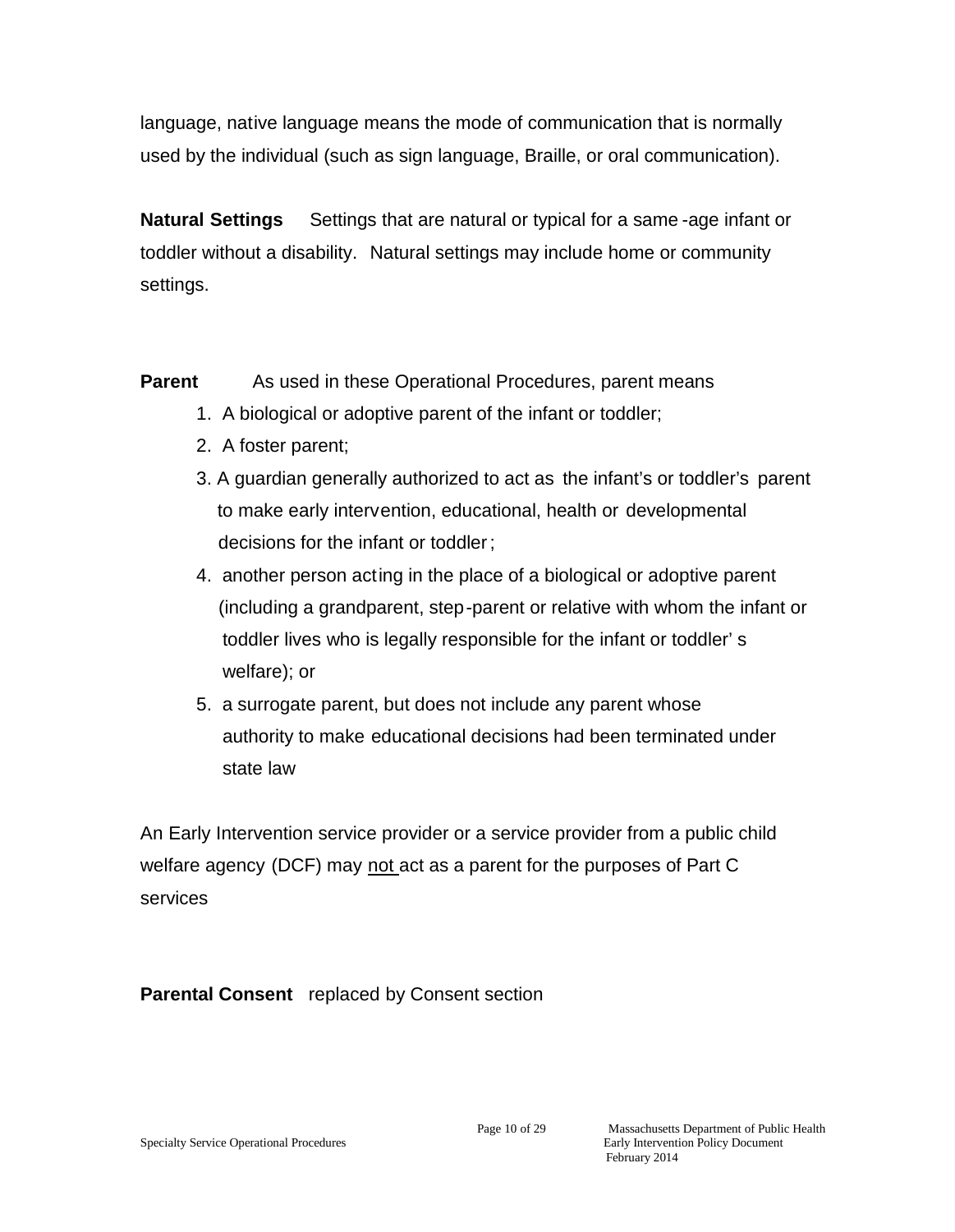**Prior written notice** is a written explanation provided to parents a reasonable time before an Early Intervention provider proposes or refuses to initiate or change the identification, evaluation, or placement of the infant or toddler. Prior written notice contains sufficient information to inform parents about the action being proposed or refused, the reason for the action and all procedural safeguards available to parents

**Service Coordination** The activities carried out by an Early Intervention service coordinator assigned as a service coordinator to:

1. assist and enable an eligible infant or toddler and the infant or toddler's family to receive IFSP services in a timely manner;

2. coordinate all early Intervention services including evaluations and assessments;

3. facilitate and participate in the development, reviews, and evaluation of the IFSP

- 4. facilitate the development of a transition plan'
- 5. ensure families are aware of all rights and procedural safeguar ds available within the Early Intervention system;
- 6. provide information of available resources; and
- 7. support families as need to access resources.

**Specialty Service Provider** A provider who is specifically trained and /or certified by the Massachusetts Department of Public Health to work with infants and toddlers with low incidence conditions and their families.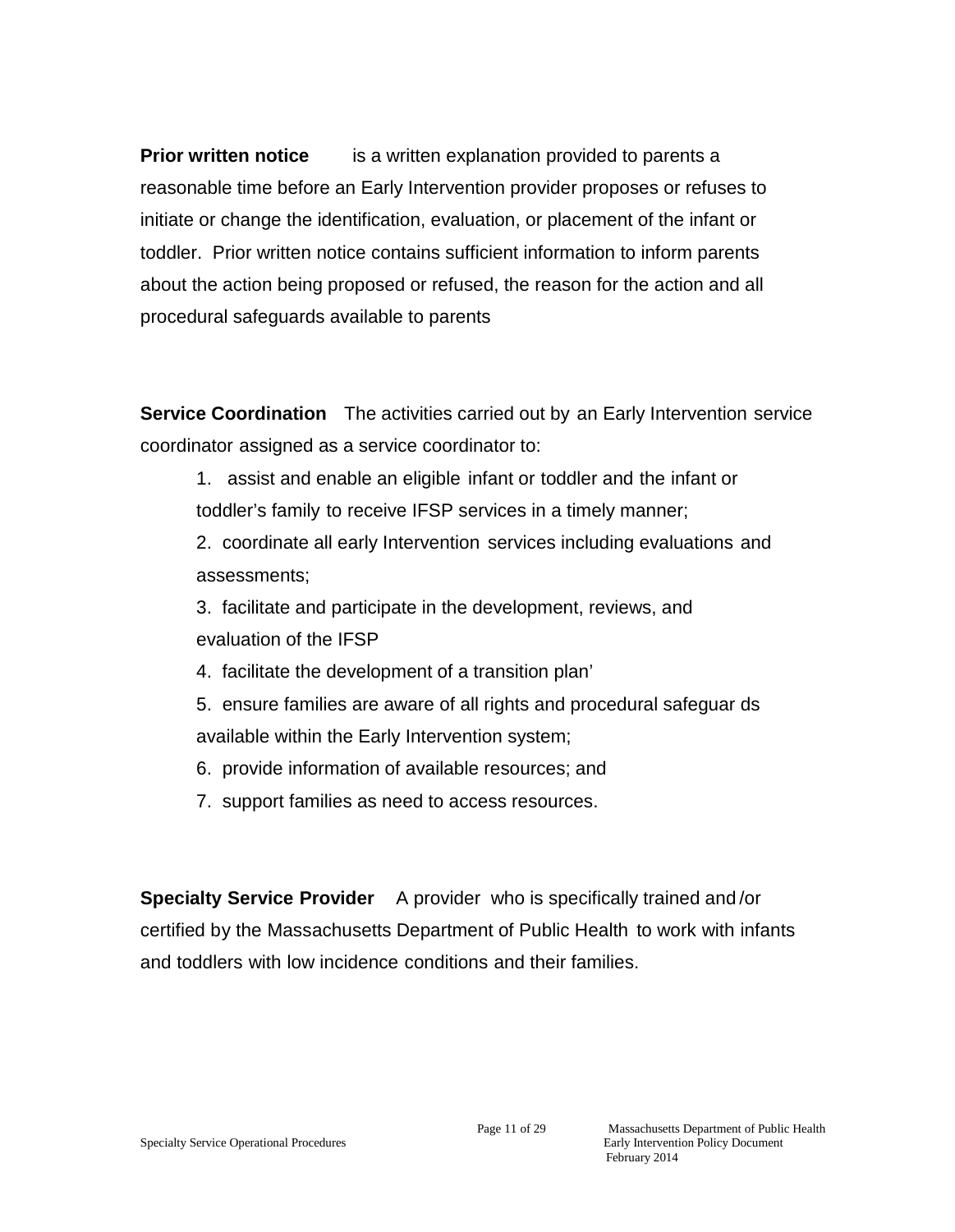**Specialty Services** Specialty Services are provided to infants and toddlers with low-incidence conditions by a DPH certified Specialty Service Provider with special skills or knowledge

**Surrogate Parent** A surrogate parent is an individual assigned by the Massachusetts Department of Public Health to represent the rights of an eligible child in the following circumstances: (1) when the Department, after reasonable efforts, is unable to identify or locate the parent, guardian or person acting as parent of the child; or (2) the infant or toddler is in the legal custody of the Department of Children and Families and the natural parent's rights to participate in educational decision making have been terminated. In this case, a foster parent will be designated as surrogate unless this person indicates he/she is unwilling or unable to serve as surrogate.

**Timely Services** IFSP services that begin within 30 days from written parental consent.

**Written informed consent** This term means a form or other written record which serves as evidence that the explanation required for informed consent has been provided. The parent's signature sha ll serve as documentation that the parent understands and agrees to the proposed terms and activities.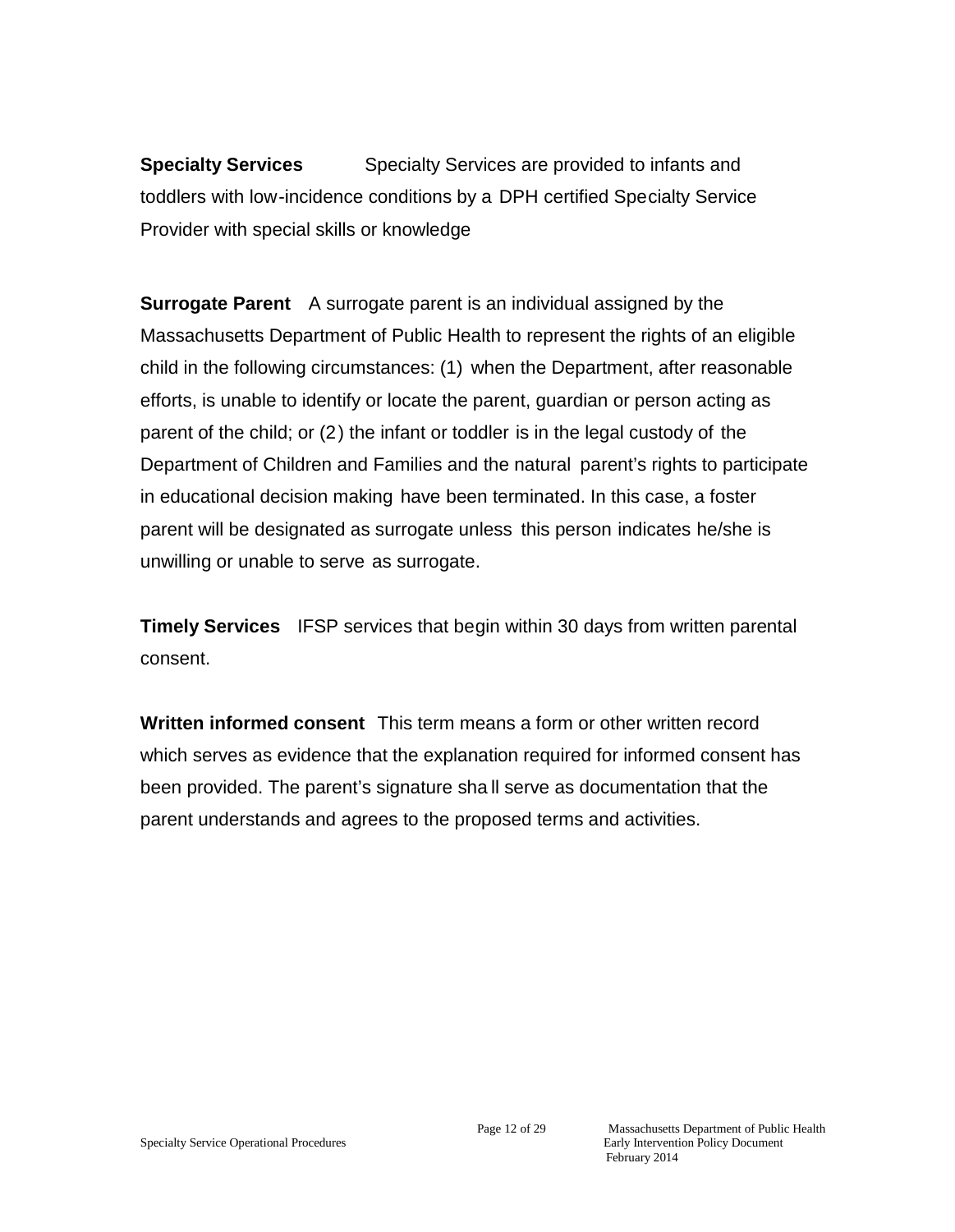## **III. Eligibility for Specialty Services**

### **A. Determination of Eligibility**

Children enrolled in Early Intervention programs who receive a diagnosis of Autism Spectrum Disorder are eligible for Specialty Service Programs (SSPs) for children with Autism Spectrum Disorders.

The diagnosis may be obtained from the following professionals, who frequently conduct such evaluations with an interdisciplinary clinical team that specializes in assessing young children at risk for ASD:

- □ A physician
- □ A licensed psychologist

Written evidence of the diagnosis shall be maintained in the clinical r ecord by the community EIP and should be shared with the SSP. The EI Program should share the diagnostic report with the SSP because it may contain information relevant to program planning and medical monitoring of the child. Intensive intervention may not begin before the written diagnosis is received and the IFSP is developed, but home visits by the SSP to assess the child and develop treatment plans may occur in advance of the IFSP meeting.

If a child is referred to an SSP before he/she is enrolled in EI, *t*he SSP should not start ongoing services before the family has an intake with the EIP. The EIP may develop an "interim IFSP" with a family's consent which could include initiation of services with an SSP while the EI evaluation process is underway. The EI service coordinator must provide a list of all DPH approved SSP providers in their catchment area prior to the start of any SSP services. The interim IFSP can be used when there is a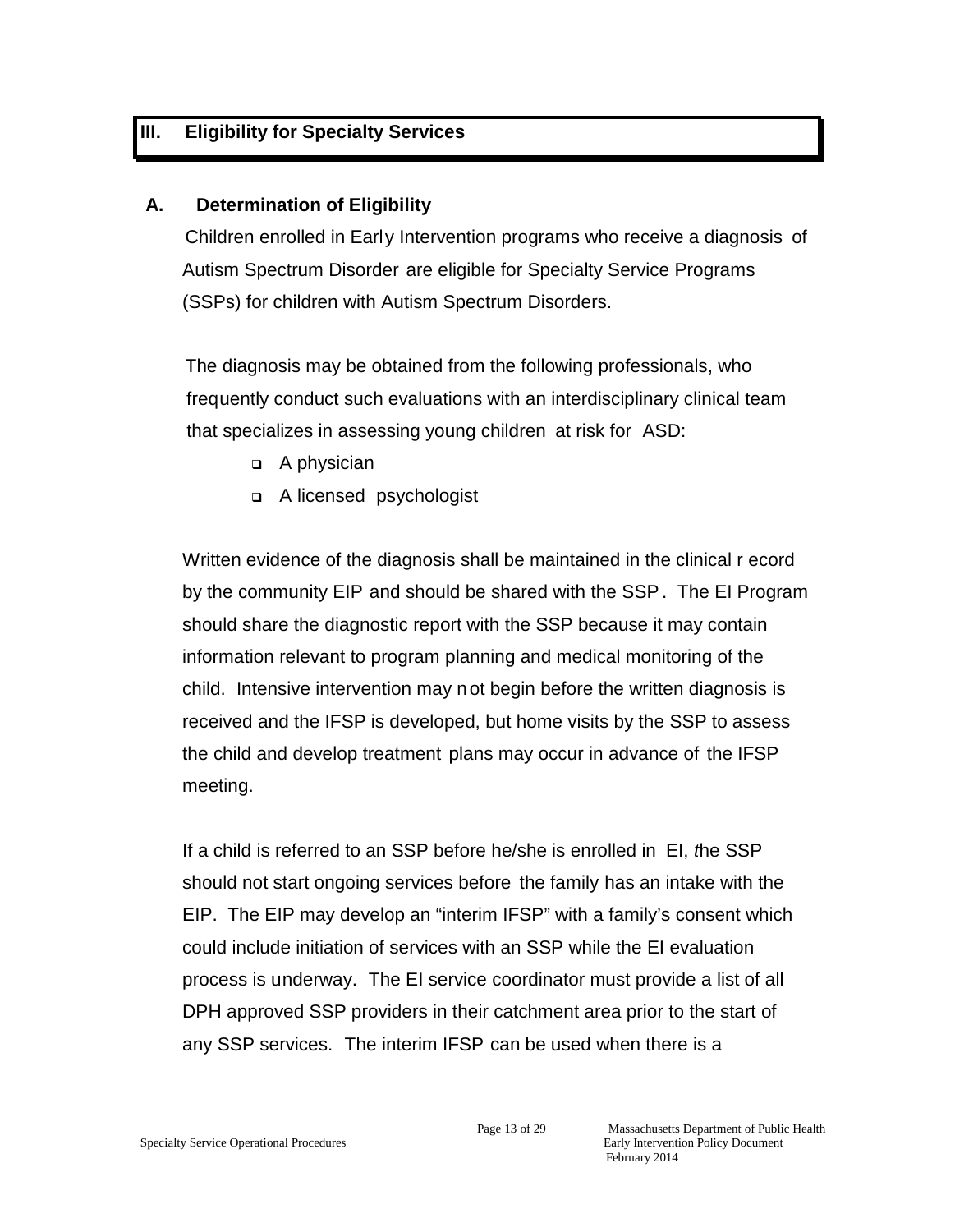determination of EI eligibility (a diagnosis on the autism spect rum in this case) and there is an immediate need for service.

An interim IFSP may be developed for an eligible infant or toddler prior to the completion of evaluation and assessment if it is determined by the team that the immediate implementation of s ervices is necessary to meet IFSP results or outcomes. See Section VII, I for more information.

### **IV. Service Areas**

### **A. Local Catchment Area**

A Specialty Service Provider serves all cities and towns within its service area as approved by the Department of Pu blic Health. SSPs must provide services within currently established catchment areas that align with EI program service areas. If more than one SSP shares a catchment area, parents are provided with the names and contact information of the other SSPs serving that service area in writing by the EI Service Coordinator. Parents have the opportunity to schedule an intake visit with any SSP in their service area before selecting the SSP they wish to enroll in.

### **B. Out of Catchment Services**

Specialty Service Provider agencies may elect to enroll a family living outside of their catchment area if they have the capacity to meet the individual needs of the child and family.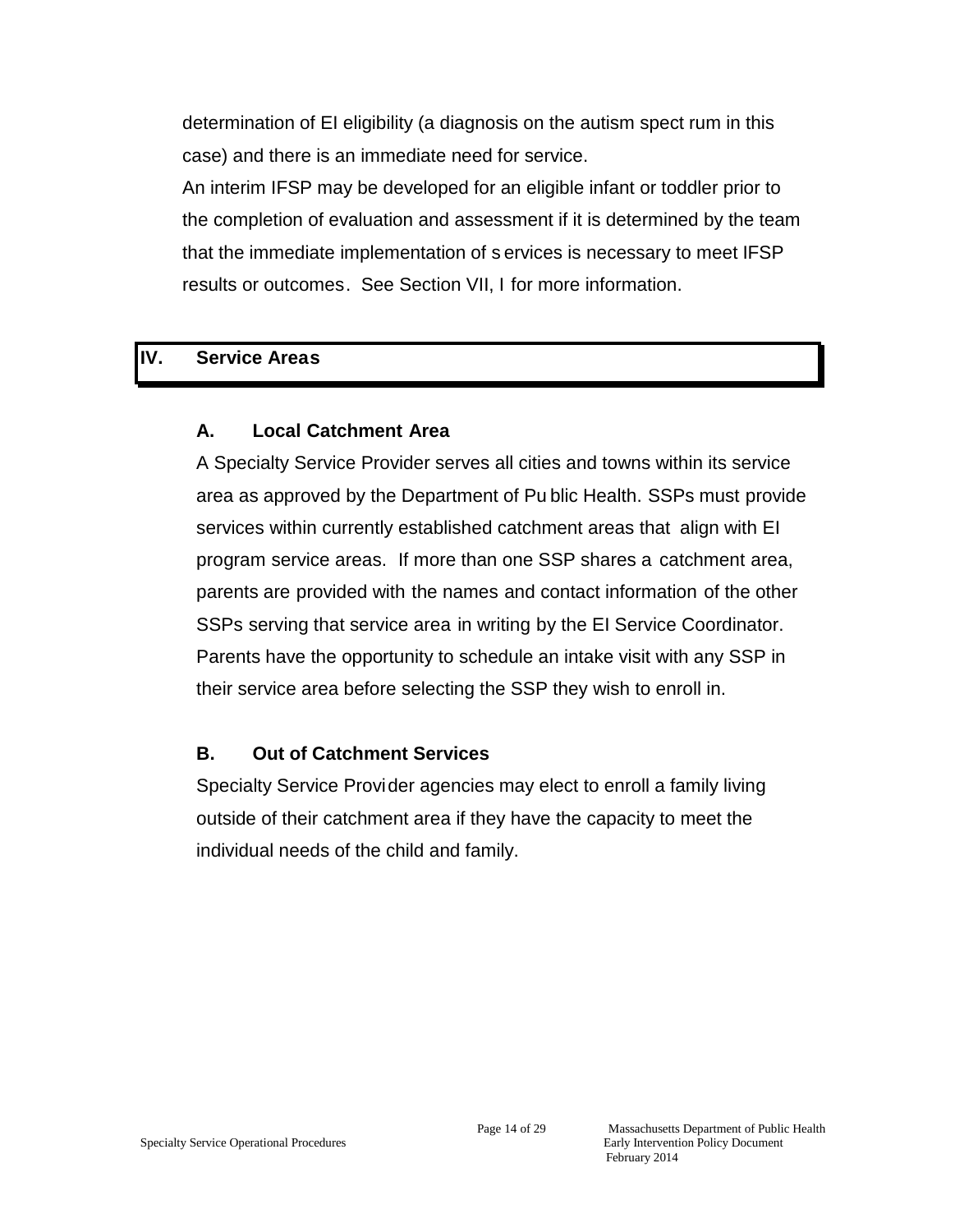## **V. Service Providers and Roles**

#### **A. Professional Certification**

**Specialty Provider**: Early Intervention services may also be provided by qualified personnel who bring specific expertise necessary for working with populations including, but not limited to, children with low incidence conditions and their families**.** A Specialty Provider may be granted limited provisional certification as a Specialty Provider that does not include the capacity to function as a Service Coordinator and does not require moving on to full certification. Qualification is based on applicable state requirements for the profession or discipline in which the person is providing early intervention services.

The two levels of Specialty Providers serving children with Autism Spectrum Disorders are:

#### Level I: Specialty Associate

Provide intensive programming hours to child ren in natural settings, address challenging behaviors , record and graph data, assist in child assessment and evaluation and documentation of child progress, assist parents in application of techniques and carryover

a) BA in related field

#### Level II: Supervising Clinician

Conduct child assessments, develop treatment plans, evaluate and document child progress, assist parents in the development of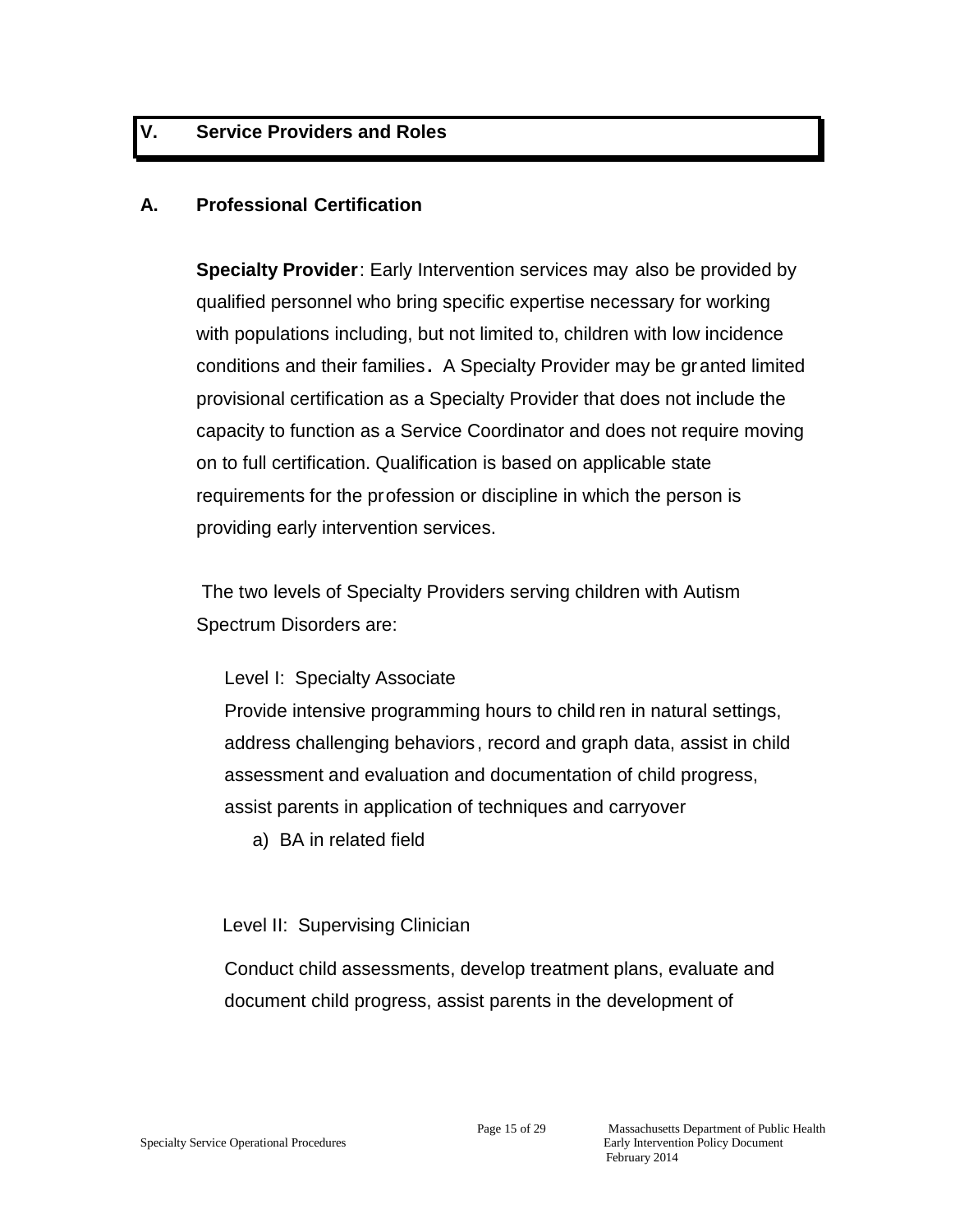behavior management programs and the application of carryover techniques, train and supervise specialty associates

- a) Ph.D. or Master's degree in psych ology, education, or related discipline or BA plus at least two years of supervised experience OR
- b) Any required state licensure for discipline/BCBA credential within their scope of practice

SSPs will provide upon request a plan for training and supervision based on the individual's experience. Supervision received by each staff member must be individualized and appropriate to the person's skills and level of professional development. Measures of clinical competency in the educational approach used by the agency should be based on direct observation of clinician's work with a corresponding competency -based checklist signed by a qualified trainer or written test. Plans for orientation, staff development, and supervision shall be included in the agency's policy/procedure/operations manual and be available for r eview by DPH staff. Training for all levels of SSP staff sho uld be competency based.

## **VI. Entry Into Program**

### *A.* **Child Find**

Child Find is a series of activities in the community that are organized to locate children and families who are potentially eligible for Early Intervention services and may be part of the E I program's community education activities. Specialty Service Providers will support EI program efforts to identify children who may be on the autism spectrum.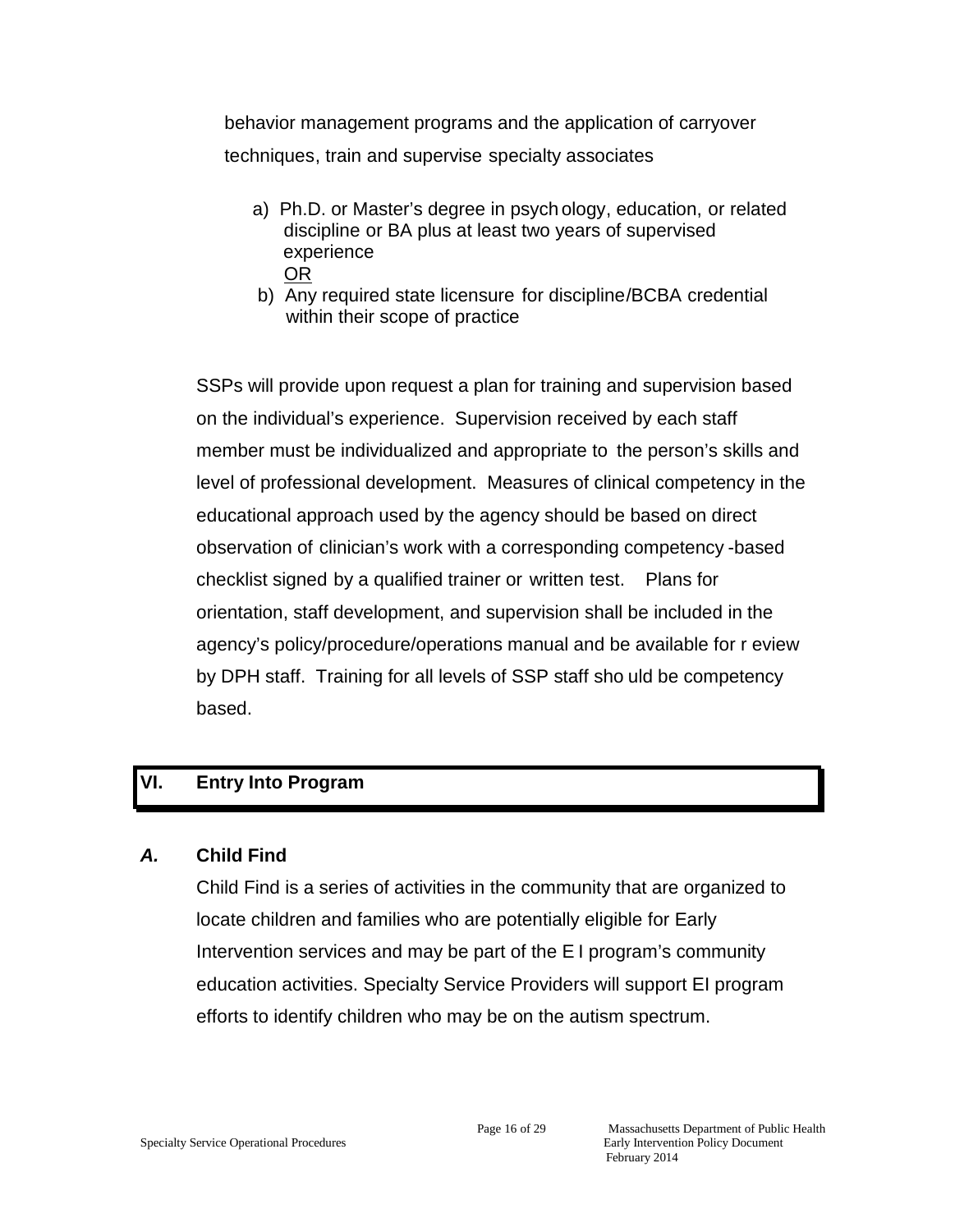## **B. Referral**

- 1. SSPs can respond to inquiries from families, but direct referrals must come from the EI program. The EIP shall provide the Early Intervention Information System (EIIS) registration number to the SSP for tracking and billing purposes.
- 2. EIPs shall provide a list of all of the SSPs that cover the town the family lives in to families of newly diagnosed children. EI Specialists will offer a neutral presentation about program options that does not reflect individual biases as the choice of intervention approaches is up to the family.
- 3. Early Intervention Programs may use the "Standardized Referral Form " or may call the SSP directly to make a referral once the parent provides written consent. The EIP shall provide the Early Intervention Information System (EIIS) registration number to the SSP for tracking and billing purposes.

If the SSP(s) the parent selects for intake is under contract or has a working agreement with the EIP, the SSP is considered a "participating agency" and the consent for the release/exchange of informatio n is not required. If the SSP the parent selects for intake is not under contract or does not have a working agreement with the EI to provide services, consent for the release/exchange of information is required prior to disclosing any personally identifiable information.

## **C. Intake**

1. A face-to-face or telephone response to the family from the SSP program is made within 10 working days following the initial referral. Attempts to contact families are documented in the child's record.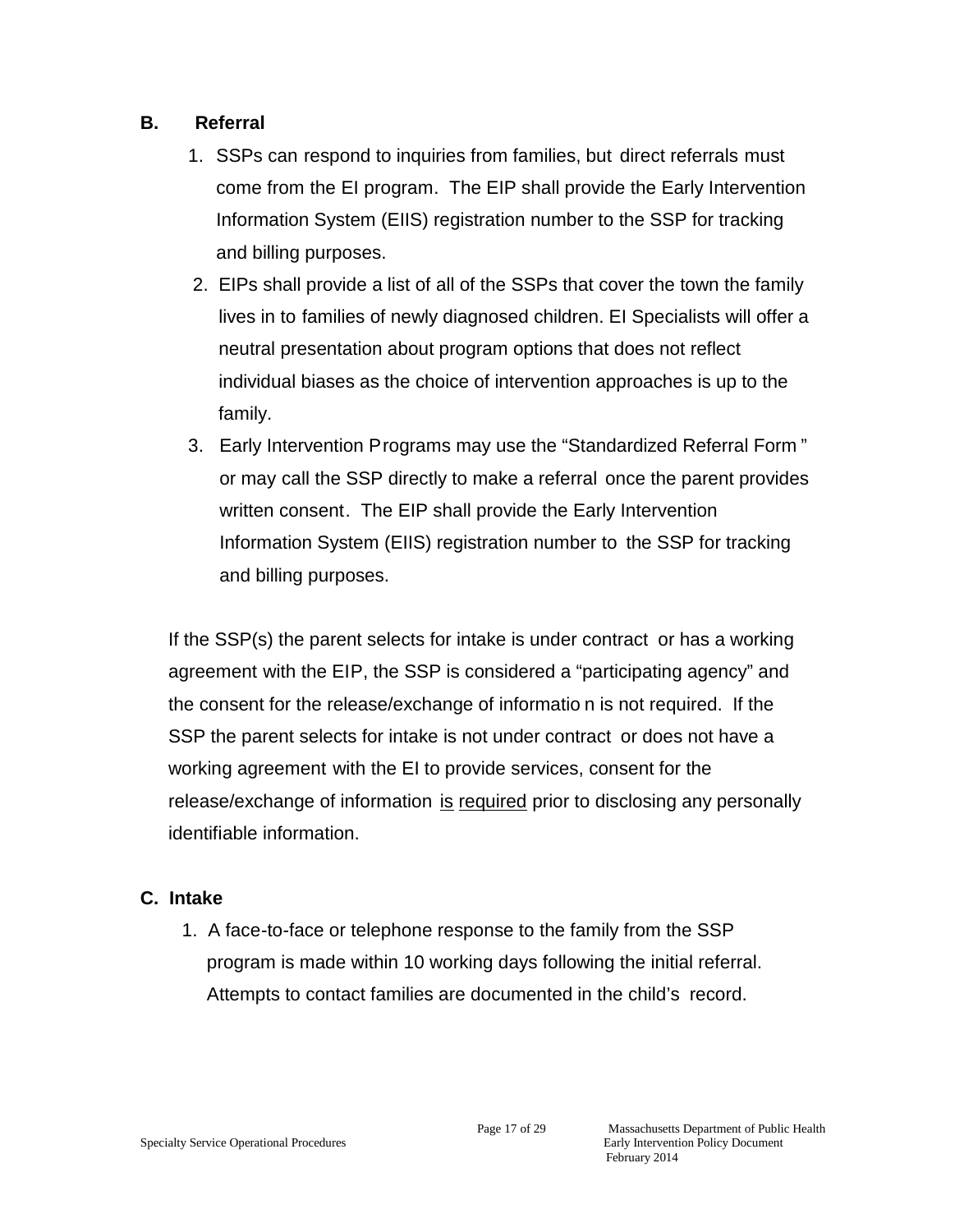- 2. The SSP completes the intake within 10 business days of receipt of referral.
- 3. Families may conduct intakes with any of the SSPs serving their geographic area.

### **D. Assessment**

- 1. Assessment consists of those on-going procedures used by appropriately qualified personnel throughout the period of a child's eligibility for services to identify (1) the child's unique strengths and needs and the services appropriate to meet those needs; and (2) the resources, priorities and concerns of the family and the supports and services necessary to enhance the family's capacity to meet the developmental needs of their infant or toddler.
- 2. The assessment emphasizes the collaborative pro cess among Specialty Service personnel, the family, the Early Intervention Program, and other agencies and providers. Logistics should be primarily responsive to family and child needs and preferences regarding time, place and other such factors.
- 3. An assessment of family resources, priorities, and concerns is family directed and designed to determine ways to enhance the development of the child. Any assessment of a family's need for support or services is voluntary in nature, and based on information provided by th e family through personal interviews conducted by personnel trained in appropriate methods and procedures.
- 4. Use of supplemental assessment tools that address the core components of Autism Spectrum Disorders is encouraged to ensure that progress is monitored and that programming addresses the principle challenges of ASD. Such tools include, but are not limited to,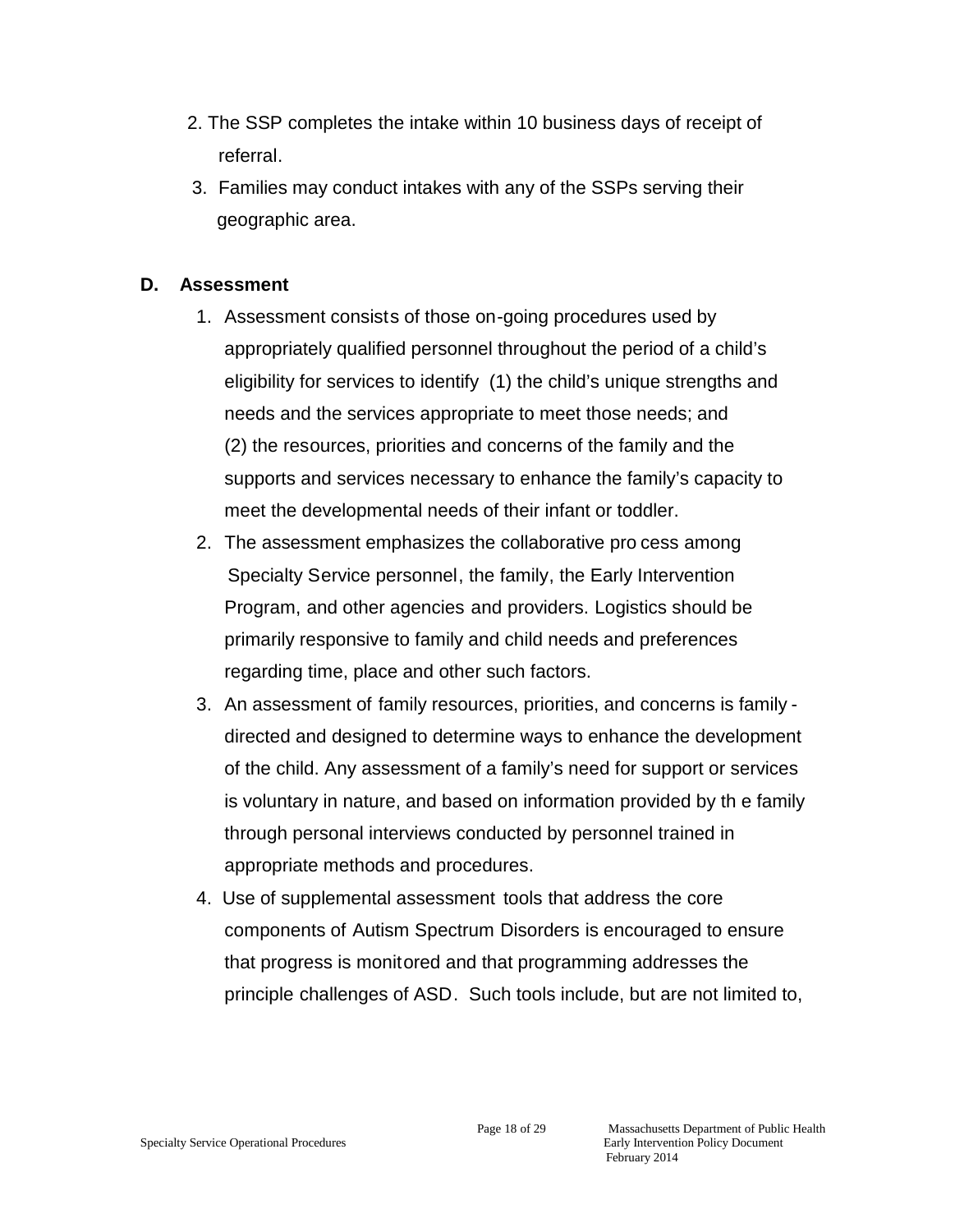the VB- MAPP, ABLLS, ESDM Curriculum Checklist , MacArthur-Bates Communication Development Inventory, Vineland II.

## **VII. Individualized Family Service Plan Development**

The EI Program is responsible for meeting the requirements of the IFSP. As SSPs participate in the IFSP process, it is important that the SSP understand the components of the IFSP.

A. An Individualized Family Service Plan (I FSP) is a working document produced collaboratively by program staff and family members that contains the agreed- upon Early Intervention services for an eligible child and family. The Early Intervention Program is responsib le for the development and implementation of the IFSP. Based on a multidisciplinary eligibility evaluation and assessment, the plan includes services necessary to enhance the development of an eligible child, and the capacity of the family to meet the child's needs. All certified Early Intervention programs use the IFSP form approved by the Massachusetts Department of Public Health.

## B. IFSP Meeting

An initial IFSP meeting is held with eligible families within forty -five days of referral to an EI Program for the purpose of developing the plan**.** An IFSP meeting is convened in settings and at times that are convenient for the family and within the Early Intervention program's hours of operation. IFSP meetings will be conducted in the native langu age of the family unless clearly not feasible to do so.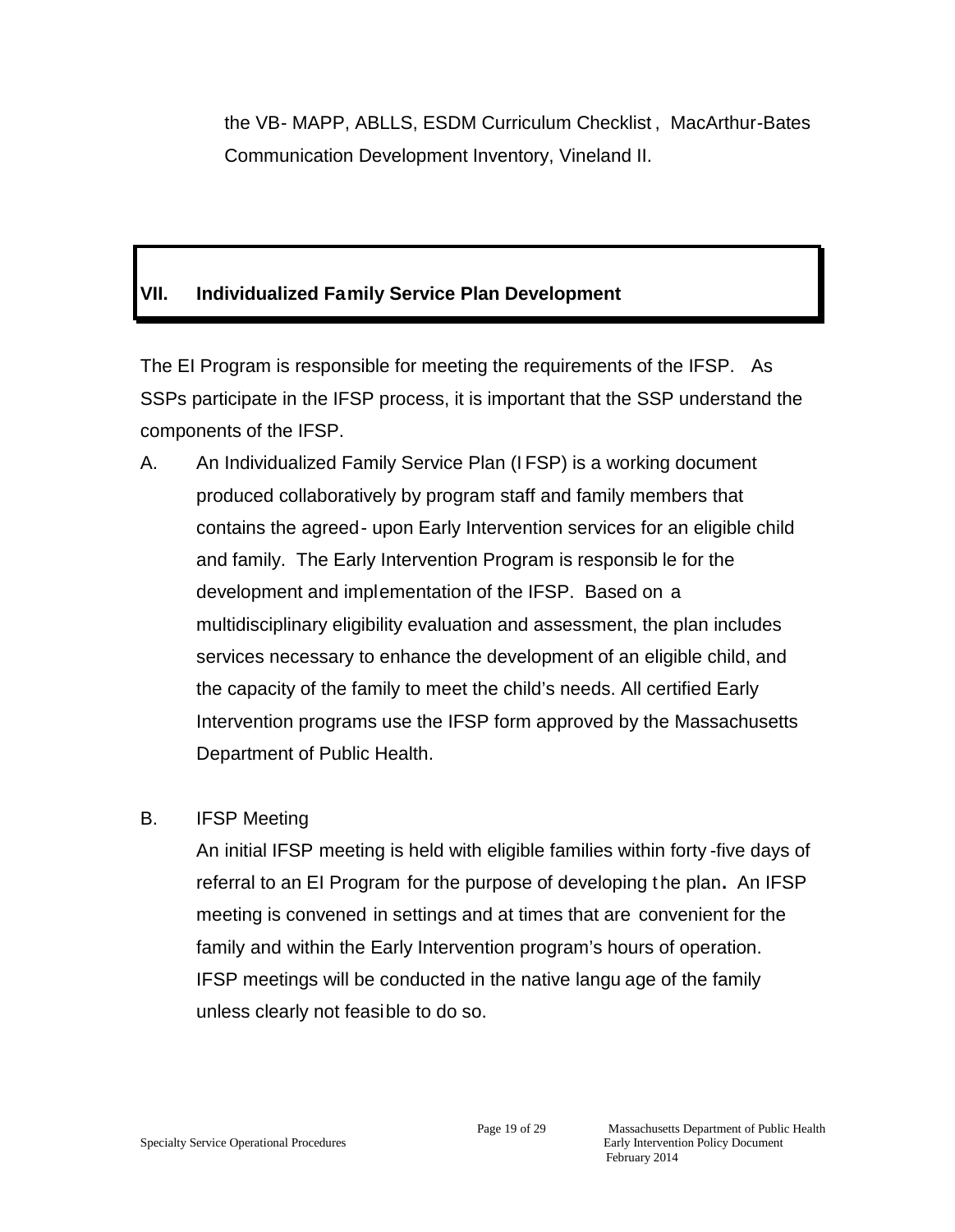Prior written notice of the IFSP meeting is provided early enough to all participants to allow attendance. At each initial and subsequent IFSP meeting, following an eligibility evaluation using the DPH approved tool, each of the following shall be provided with a reasonable opportunity to participate:

- 1. The parent or parents of the child (or person legally designated in this function),
- 2. the individual designated to be the service coordinator ,
- 3. another person or persons directly involve d in conducting the eligibility evaluation and assessment, and
- 4. other family or team members as requested by the parent if feasible to do so
- 5. An advocate or other non-family member, if the parent requests that the person participate \*
- 6. Persons who will be or have been providing services to the child and/or family *\**

\* If a person who wishes to be involved in the IFSP planning meeting is unable to attend, arrangements are made for the person's involvement through other means, including:

- a. participating in a telephone conference call
- b. having a knowledgeable designee attend the meeting, or
- c. making pertinent records available at the meeting

## C. **Contents of the IFSP**

The contents of the IFSP are fully explained to the child's family and informed written consent from the parents is obtained prior to the provision of Early Intervention services described in the plan. If the parents do not provide consent with respect to a particular EI service or withdraw consent after first providing it, that service may not be provided. *This action will*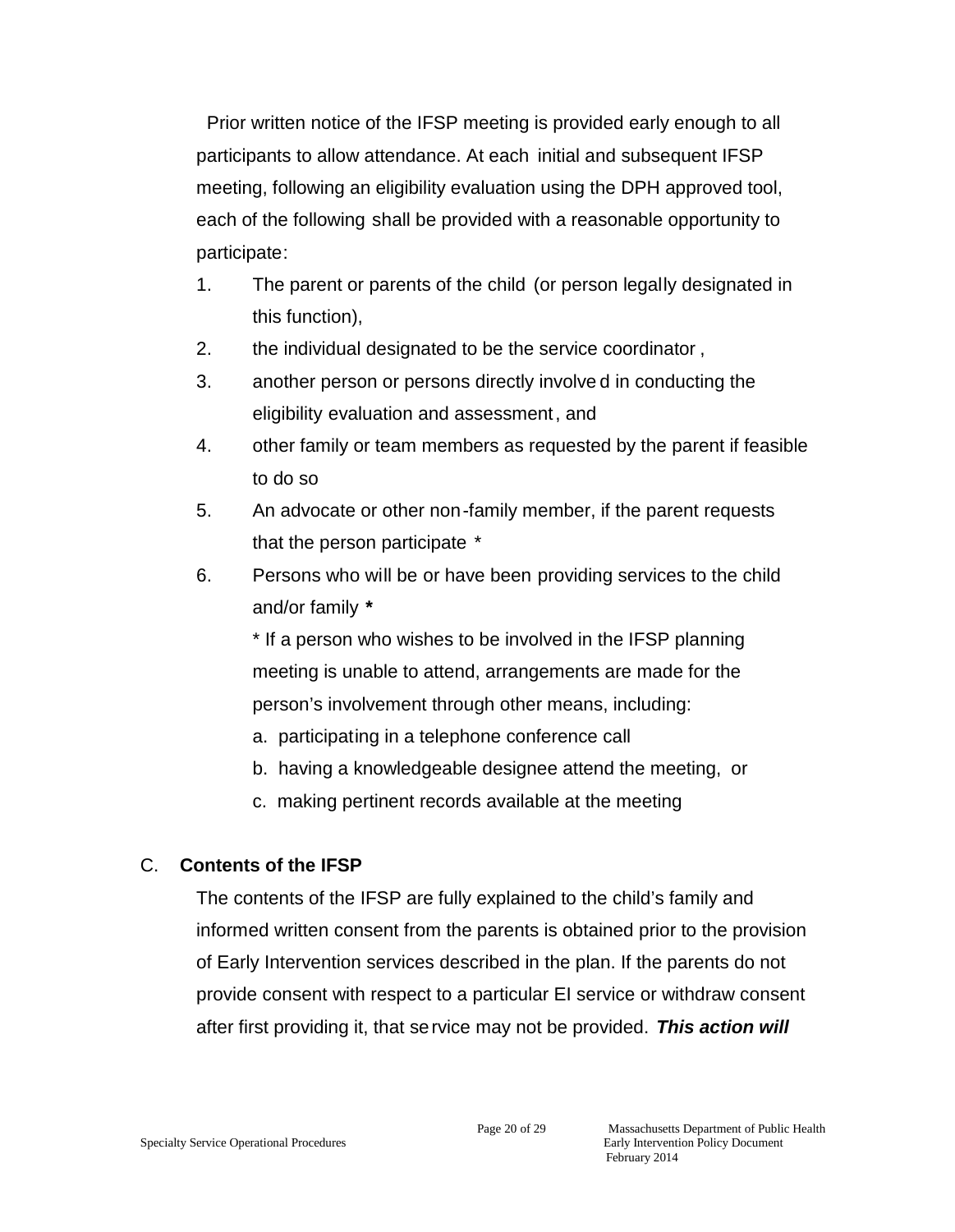*not jeopardize the provision of other Early Intervention services* **.** The EI services to which parental consent is obtained must be provided.

## D. **The IFSP Language**

The IFSP is written in the family's native or chosen language, unless it is clearly not feasible to do so. An English translation of the child's developmental profile and the service delivery plan is available at the program site for coordination and program - monitoring purposes.

## E. **The IFSP Components**

The plan is based on the results of multidisciplinary team assessment, and includes the following:

- 1. A statement of the child's present level of cognitive development, physical development (gross and fine motor, including vision, hearing, and health status), communication development (including expressive and receptive language development), social and emotional development, and adaptive development.
- 2. A statement of the child's strengths and needs, including documentation of the techniques used to determine the strengths and needs
- 3. To the extent appropriate, identification of medical and other community services and resources that the child needs but that are not required or funded under Part C of IDEA or M.G.L. 111G. The IFSP should also identify the steps that the service coordinator or family may take to secure those services.
- 4. A statement of the family's strengths, concerns, priorities and resources related to enhancing the development of the child, if the family desires to have such a statement includ ed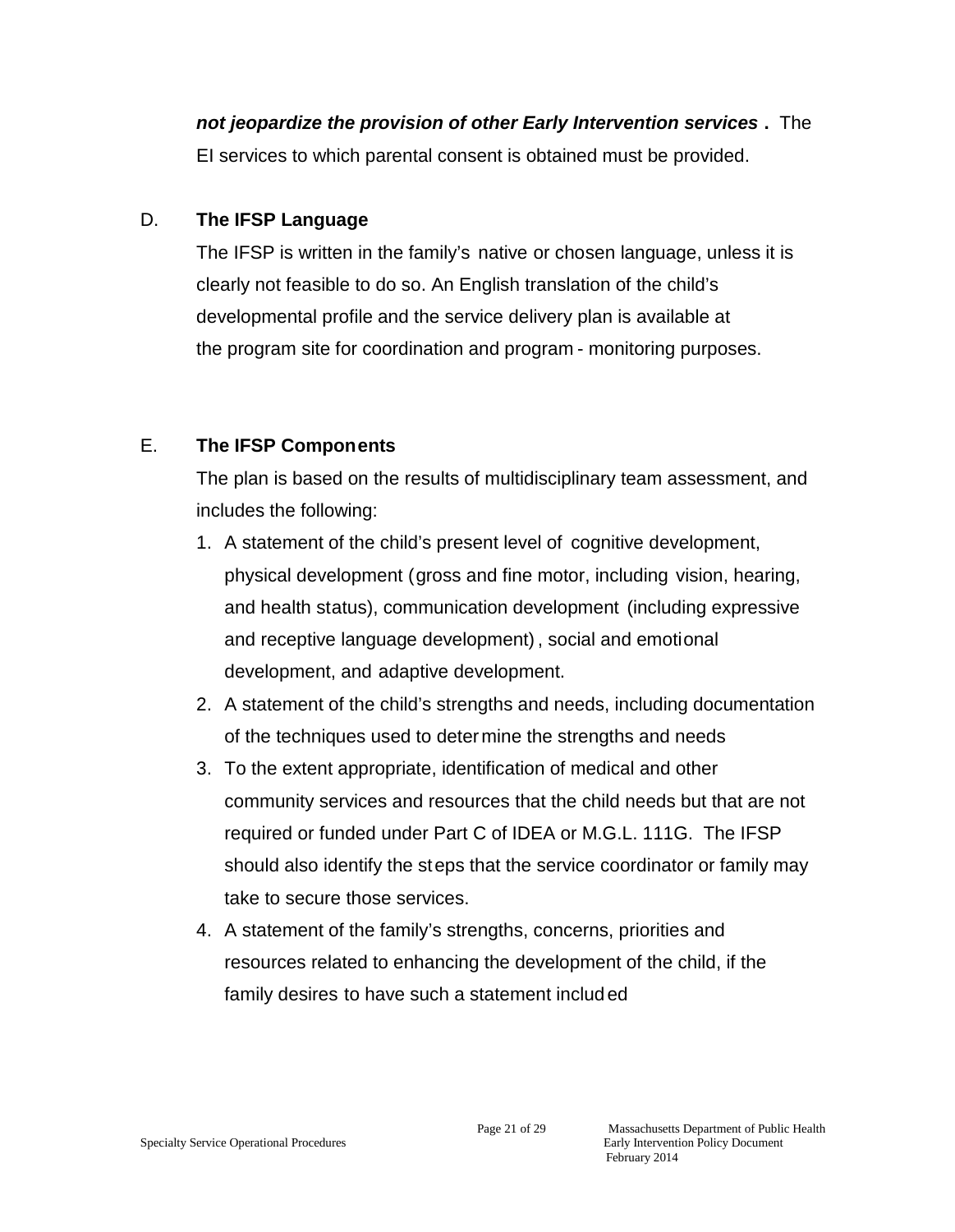- 5. A statement of the measurable results or measureable functional outcomes identified by the family that are expected to be achieved for the child and family. The team, which includes the family, identifies the strategies supporting those results or outc omes incorporating them into the child's and family's daily routine/activities. The results or outcomes include the criteria, procedures and timelines used to determine (1) the degree to which progress toward achieving the results or outcomes is being made; and (2) whether modifications or revisions of the outcomes or services are necessary
- 6. A statement of the Early Intervention services based on peer reviewed research (to the extent practicable) necessary to meet the unique needs of the child and family to achieve the measureable results or measureable functional outcomes , including start date and service type/method (individual or group services), transportation, locations (where occurring), service frequency (how often), length (how long per session), and service provider (name and discipline).
- 7. A statement of the natural settings in which Early Intervention will be provided, including justification of the extent to which the services will not be provided in a natural environment
- 8. The start date of the IFSP, which is the date of parental written consent. IFSP services for which consent has been provided must occur as soon as possible but no later than 30 days after consent has been granted.
- 9. The service coordinator is the individual responsible for ensuring the coordination and implementation of the IFSP, including transition services and coordination with other agencies and services. This individual should be from the profession most relevant to the child or family's needs.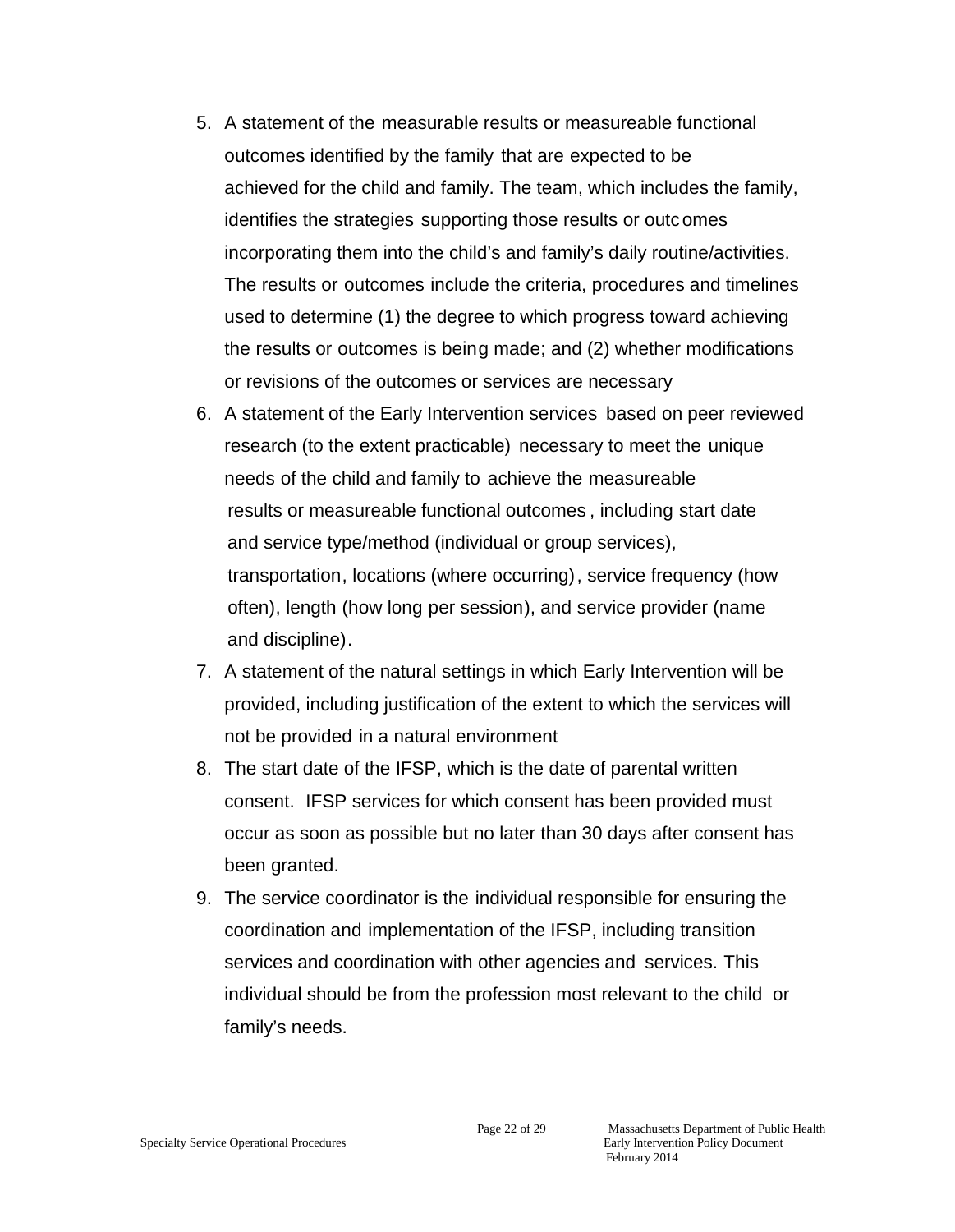10. Ongoing documentation of transition activities consistent with the policies and procedures outlined in Section IX of the EI Operational Standards. EIPs are encouraged to invite SSP representatives to participate in the Transition Plann ing Conference.

#### F. **Modifications to the IFSP**

 Modifications in writing of the IFSP may occur at any time with written parental consent. Modifications may include changes in:

- measureable functional outcomes,
- **p** specific IFSP services
- service frequency, intensity or location, or
- $\Box$  information the parent chooses to have amended for any reason.

Any IFSP reviews that include revisions or changes to the SSP service delivery plans must include the SSP representative. No changes to an IFSP that relate to SSP service delivery plans are made without SSP representation, EI Service Coordinator participation, and parent consent.

The IFSP team includes the family, Early Intervention providers, Specialty Service providers, and other individuals as specified by the f amily. Although information and recommendations from diagnosticians and other providers may be helpful to the development of the IFSP, it is the IFSP team who develops the Service Delivery Plan. SSP staff shall contact the EI service coordinator to discus s initial recommendations for service delivery once SSP staff have met and evaluated a child and discussed services with the family. That initial plan should be reflected in the IFSP with a review date for revisiting the plan in an agreed upon number of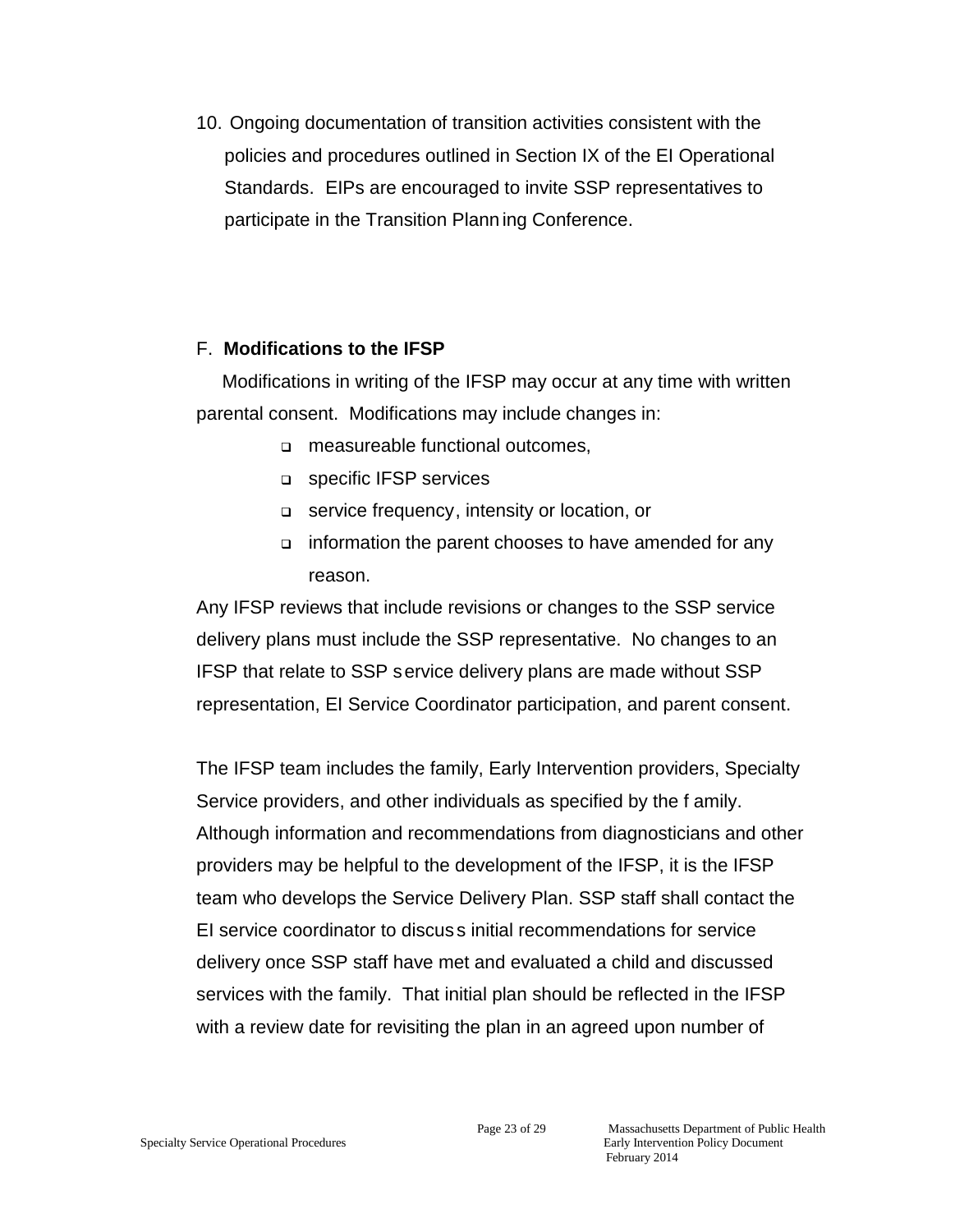weeks if the SSP intends to incrementally increase the number of hours of intervention. In concurrence with the family, the SSP staff will develop a list of functional outcomes specific to the SSP curriculum. Following discussion with the family, SSP st aff shall contact the service coordinator to propose any changes in the service delivery plan or when an interruption in service of more than three weeks is anticipated in the existing plan. Such changes shall be reflected in the IFSP.

#### G. **Annual Evaluation/Assessment**

At least annually, a developmental eva luation/assessment, inclusive of the five developmental domains, is performed, and a meeting is held to revise the IFSP as appropriate. Results of the developmental evaluation/assessment are provided to parents in writing. Note: this is an assessment used for program monitoring and planning, not to re-determine eligibility. An annual evaluation to determine eligibility is not required for children with established diagnoses.

### **H. IFSP Provided to Parents**

Parents must be provided with a copy of their family's IFSP, including each revision, as soon as possible.

SSPs should be provided with copies of the IFSP and the outcomes/strategies updates of the IFSP.

### **I. Interim IFSPs**

An interim IFSP may be developed for an eligible infant or toddler prior to the completion of evaluation and assessment if it is determined by the team that the immediate implementation of services is necessary to meet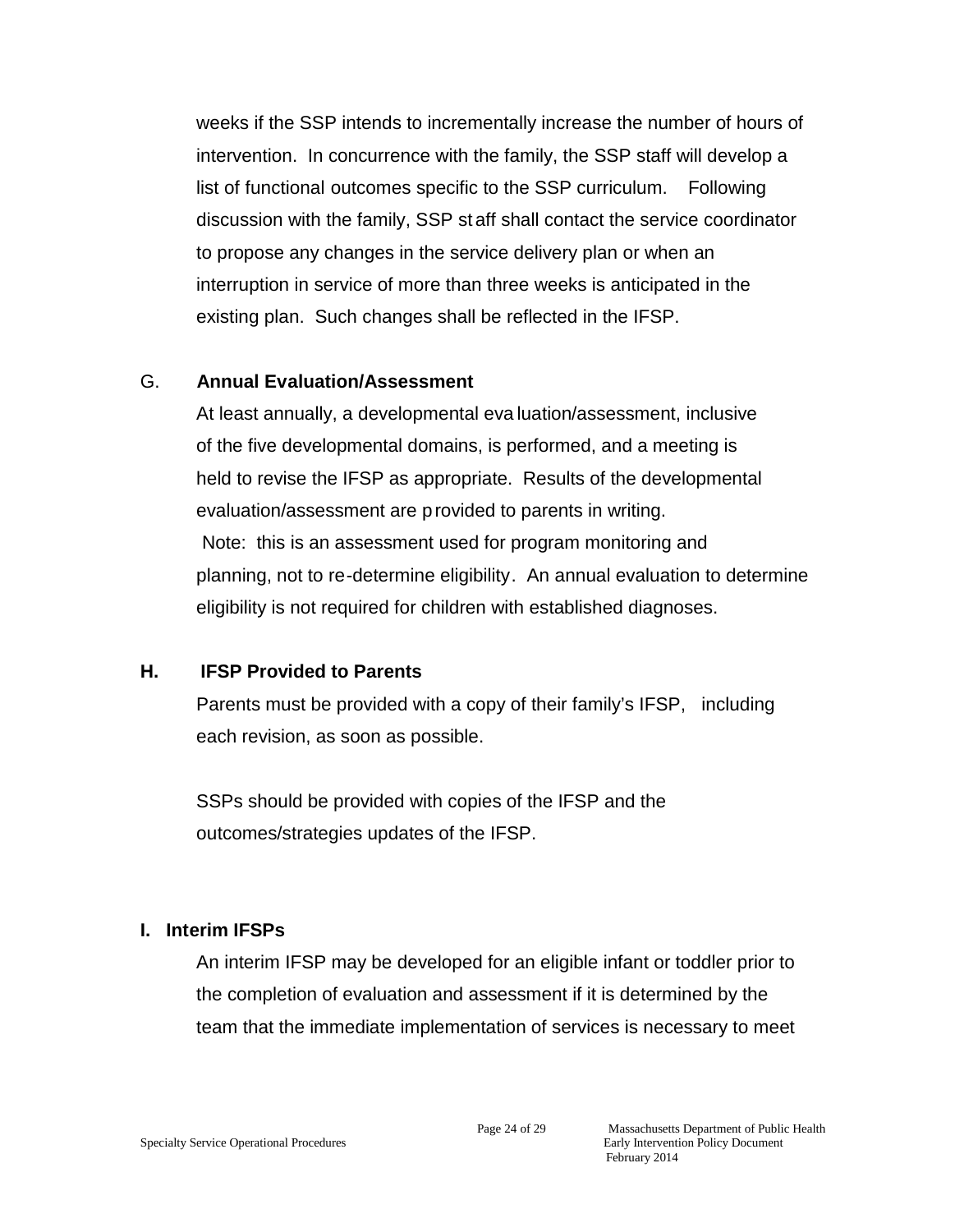IFSP results or outcomes. Evaluation and assessments that are required components of an IFSP must be completed within 45 days of the referral. The interim IFSP must include:

1. the identification of the service coordinator responsible for the implementation of the interim IFSP and the coordination of services or supports from other community agencies, and

2. the IFSP services necessary to meet the identified measureable results or outcomes.

## **J. Accountability**

Early Intervention Specialists providing direct services are re sponsible for making good faith efforts to assist an infant or toddler toward achieving the outcomes identified in his/her IFSP. However, Part C of the IDEA does not require that an Early Intervention Specialist be held accountable if an infant or toddler does not achieve the projected gains toward meeting IFSP results or outcomes.

## **VIII. Specialty Services**

A. Children and families receive individual ized services, in accordance with the outcomes identified in the IFSP. Intervention is designed to include t he child, staff member(s) and parent or designated caregiver. The parent is strongly encouraged to participate in intensive services, as outcome studies indicate that significantly more progress can be achieved with active parent involvement. If family cir cumstances preclude such participation, this is documented in the child's record and alternative communication strategies are developed. Determinations of the number of hours per week of service are individualized, based on particular child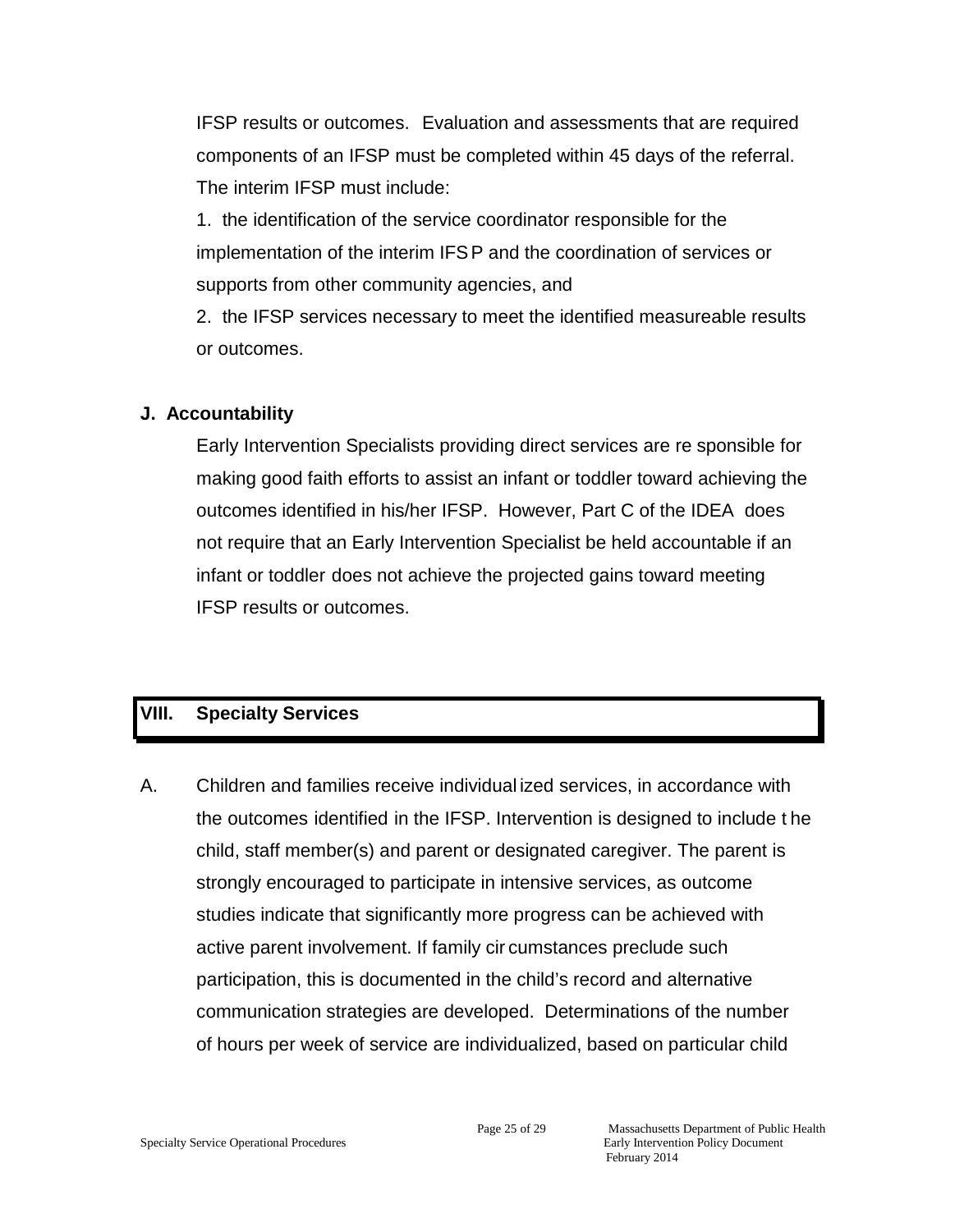and family circumstances. Such factors as the child's age, prevalence of the core characteristics of autism, behavioral characteristics, rate of progress, schedule of ancillary services, and family availability are taken into consideration. The amount of service can be adjusted at any time as child and family needs change and is documented through the IFSP review process.

- B. Services are available on a twelve -month basis. Any scheduled interruptions of any service for more than three (3) consecutive weeks are discussed and approved by the family, and documented on the Individualized Family Service Plan. Varying family needs and cultural differences are respected in the provision of Specialty Services, and programs are responsive to family schedules if at all feasible.
- C. Services are provided in the natural settings for the child, as determined through the IFSP process. Natural settings may include the child's home, childcare centers, childcare homes, and other community settings.
- D. The Early Intervention Spe cialist who will act as service coordinator is determined during the IFSP process. SSPs shall designate a liaison to maintain at least monthly contact with service coordinators for all children enrolled in the SSP. Contact may take place through regu lar telephone calls, co-treatment visits, transition planning meetings, etc. Because collaboration and communication among the family, the Early Intervention team, and the Specialty Service provider are essential to assure clear assignment of roles and optimal child development, it is recommended that the team meet monthly.
- E. Specialty Service Programs will: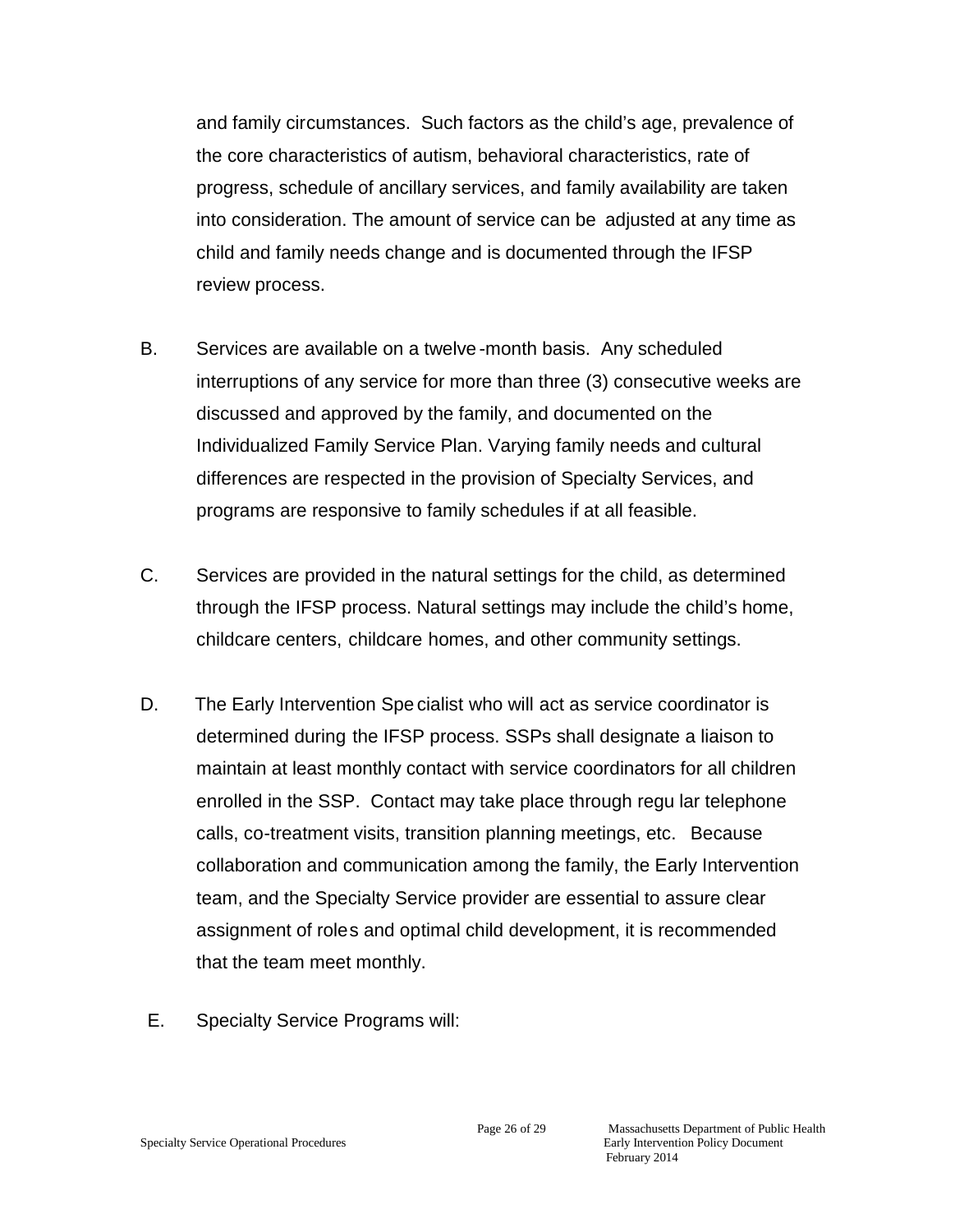- have demonstrated expertise in addressing the needs of children with ASD
- base intervention on a developmental curriculum designed to address the core components of ASD, with a focus on promoting communication, social interaction, and play skills.
- provide planned, systematic instruction based on the ongoing assessment of the child's strengths and needs
- apply functional analysis of behavior an d/or positive behavioral support strategies to address challenging behaviors
- work in collaboration with EI providers to address parent needs for technical assistance around behavioral challenges and educational approaches to instructing children with ASD
- facilitate parent-to-parent networking opportunities

## Types of Services

(A) Home Visit A face-to-face meeting at the enrolled child's home or in a community setting with the enrolled child, the child's parent, or both, and a Specialty Provider for the purpose of furthering the child's developmental progress.

*(*B*)* Parent-focused Group A face-to-face meeting of a group of enrolled children's parents with a Specialty Provider for the purpose of support and guidance. A parent-focused group is provided for a regularly scheduled period of time not to exceed the timeframe delineated in the current billing specifications. Time-limited (one or more sessions), topic -specific parent educational groups may be provided as Parent -focused groups. These educational groups will have an evaluation component, collated and available for reporting purposes.

(C) Intake An initial face -to-face meeting of a referred child and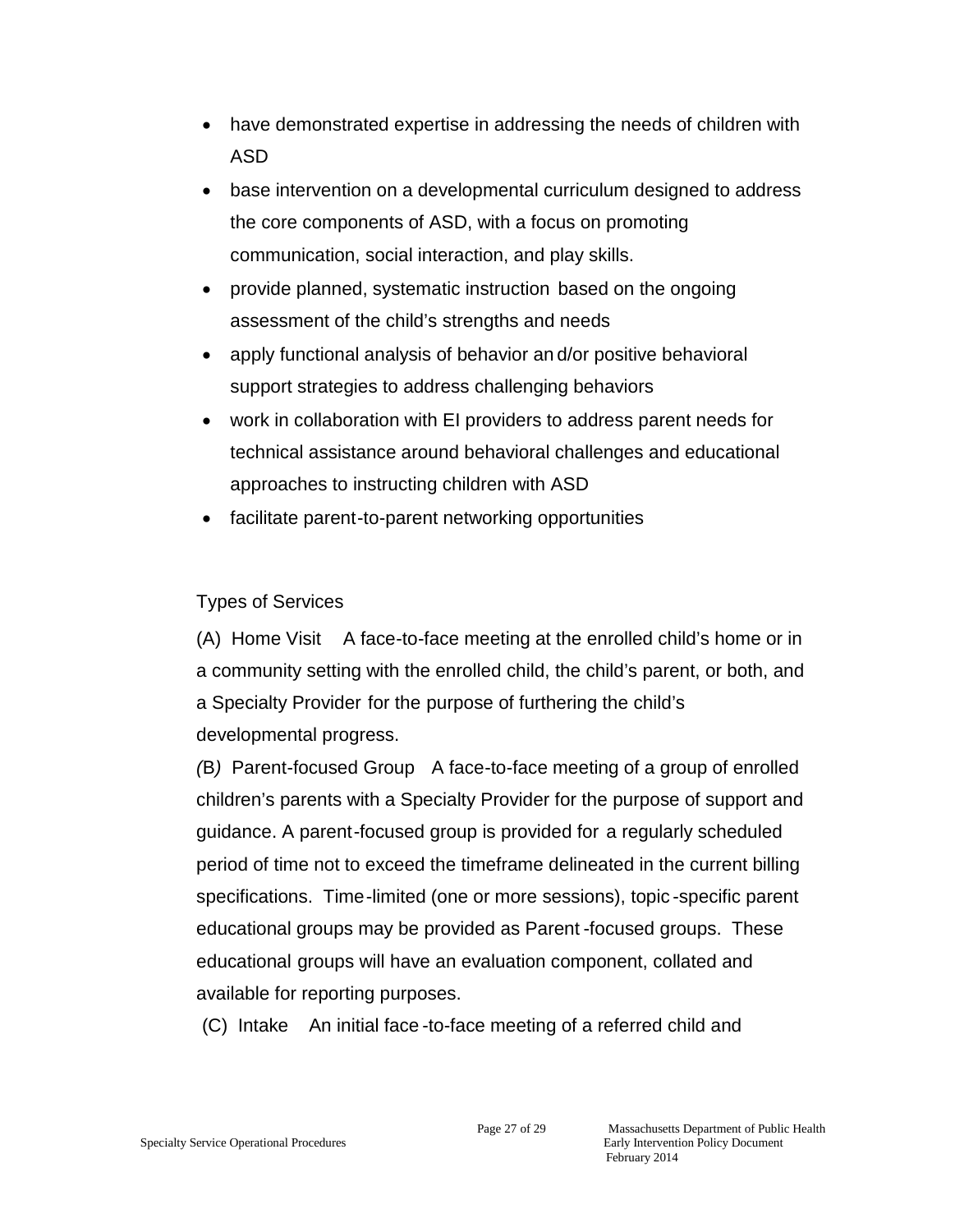parent with a Specialty Provider provides a family with an opportunity to meet SSPs in their service area and learn about their approaches

## **IX. Health and Safety**

SSPs will comply with Early Intervention Health and Safety Standards B through D, as found in the Early Intervention Operational Standards , p, 46 – 50. The EIOS are available at www.[mass.gov/dph/earlyintervention](www.mass.gov/dph/earlyintervention) Click on Family Rights and Due Process

## **X. Program Administration**

- A. Specialty Service programs must have a full -time primary program administrator. If the administrative responsibilities are shared within an agency, a written administrative plan is developed, designating specific roles and responsibilities to named individuals.
- B. Each Specialty Service program has an organizational plan and written policies addressing processes and procedures that are readily available.
	- 1. A written administrative organizational plan that designates the person/persons responsible for:
		- a. Administrative oversight
		- b. Program development
		- c. Budget development and oversight
		- d. Program evaluation
		- e. Staff development
		- f. Hiring, review and termination of staff